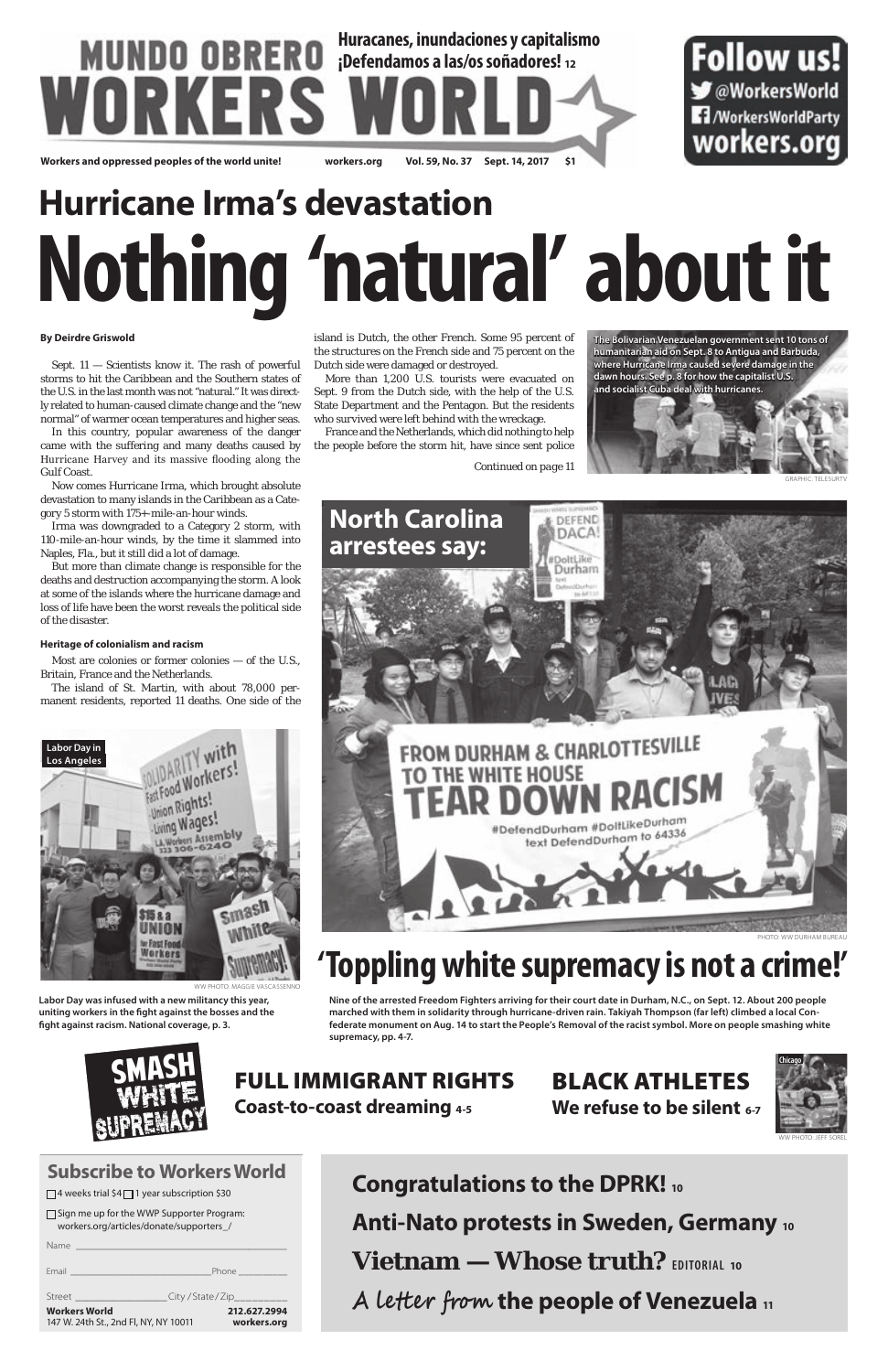### **In the U.S.**

| Hurricane Irma's devastation—Nothing 'natural' about it1      |
|---------------------------------------------------------------|
| Detroiters protest killing of Black youth Damon Grimes 2      |
| More Labor Day 2017: When we fight, we win!  3                |
| Low-wage workers go on strike, fight for \$15 in lowa 3       |
| Anti-racist contingent: 'Uniting all workers' 3               |
| DACA for Dreamers and full rights for all immigrants 4        |
| DACA: The latest from the Un-Obama  5                         |
| San Diego: Solidarity at Chicano Park thwarts racists 5       |
| Georgia marchers to racists: 'Take it down!'  5               |
| Portland, Ore.: Solidarity drives out fascists 5              |
| N.C. arrestees: 'Toppling white supremacy is not a crime!'. 6 |
| National Days of Solidarity with #DefendDurham 6              |
| The legacy of Muhammad Ali lives on  6                        |
| NFL star Michael Bennett survives cop attack 7                |
| On NFL opening day, actions sparked by Kaepernick  7          |
| Irma hits Florida: Who will help those most in need?  9       |
| WWP congratulates DPRK for its courage 10                     |
| 'No to threats, sanctions against DPRK' 10                    |
| From the people of Venezuela to the people of the U.S.  11    |
|                                                               |

## **Around the world**

| $\star$ Editorial                         |  |
|-------------------------------------------|--|
|                                           |  |
| Cuba leads world in managing disasters  8 |  |

## Vietnam War: Whose truths? . 10

### **Noticias en Español**

| Huracanes, inundaciones y capitalismo 12      |  |  |  |
|-----------------------------------------------|--|--|--|
| ¡Defendamos a las/os soñadores! Editorial  12 |  |  |  |

Workers World

147 W. 24th St., 2nd Fl. New York, NY 10011 Phone: 212.627.2994 E-mail: ww@workers.org Web: www.workers.org Vol. 59, No. 37 • Sept. 14, 2017 Closing date: Sept. 12, 2017



Managing Editors: John Catalinotto, LeiLani Dowell, Kris Balderas Hamel, Monica Moorehead, Minnie Bruce Pratt; Web Editor Gary Wilson

Production & Design Editors: Coordinator Lal Roohk; Andy Katz, Cheryl LaBash

Copyediting and Proofreading: Sue Davis, Bob McCubbin, Jeff Sorel

Contributing Editors: Abayomi Azikiwe, Greg Butterfield, G. Dunkel, K. Durkin, Fred Goldstein, Martha Grevatt, Teresa Gutierrez, Berta Joubert-Ceci, Terri Kay, Cheryl LaBash, Milt Neidenberg, John Parker, Bryan G. Pfeifer, Betsey Piette, Gloria Rubac



Mundo Obero: Redactora Berta Joubert-Ceci; Andrea Bañuelos, Alberto García, Teresa Gutierrez, Carlos Vargas

## Supporter Program: Coordinator Sue Davis

Copyright © 2017 Workers World. Verbatim copying and distribution of articles is permitted in any medium without royalty provided this notice is preserved. Workers World (ISSN-1070-4205) is published weekly except the first week of January by WW Publishers, 147 W. 24th St. 2nd Fl., New York, NY 10011. Phone: 212.627.2994. Subscriptions: One year: \$30; institutions: \$35. Letters to the editor may be condensed and edited. Articles can be freely reprinted, with credit to Workers World, 147 W. 24th St. 2nd Fl., New York, NY 10011. Back issues and individual articles are available on microfilm and/or photocopy from NA Publishing, Inc, P.O. Box 998, Ann Arbor, MI 48106-0998. A searchable archive is available on the Web at www.workers.org.

streets defending the workers and oppressed here and worldwide. If you're interested in Marxism, socialism and fighting for a socialist future, please contact a WWP branch near you.  $\square$ 

A headline digest is available via e-mail subscription. Subscription information is at workers.org/email.php. Periodicals postage paid at New York, N.Y. POSTMASTER: Send address changes to Workers World, 147 W. 24th St. 2nd Fl.

New York, N.Y. 10011.

## **Contact a Workers World Party branch near you:** workers.org/wwp

### **National Office**

147 W. 24th St. 2nd Fl. New York, NY 10011 212.627.2994 wwp@workers.org

## **Atlanta**

PO Box 18123 Atlanta, GA 30316 404.627.0185 atlanta@workers.org

### **Baltimore**

c/o Solidarity Center 2011 N. Charles St. Baltimore, MD 21218 443.221.3775 baltimore@workers.org

## **Bay Area**

1305 Franklin St. #411 Oakland, CA 94612 510.600.5800 bayarea@workers.org

**Boston** 284 Amory St. Boston, MA 02130 617.286.6574 boston@workers.org **Buffalo, N.Y.**

335 Richmond Ave. Buffalo, NY 14222 716.883.2534 Buffalo@Workers.org

### **Chicago** 312.630.2305

chicago@workers.org **Cleveland** P.O. Box 5963 Cleveland, OH 44101 216.738.0320 cleveland@workers.org **Denver** denver@workers.org

**Detroit** 5920 Second Ave. Detroit, MI 48202 313.459.0777 detroit@workers.org **Durham, N.C.** 804 Old Fayetteville St. Durham, NC 27701 919.322.9970 durham@workers.org **Houston** P.O. Box 3454 Houston, TX 77253-3454 713.503.2633 houston@workers.org **Huntington, W. Va.** huntingtonwv@workers.org **Indiana** Indiana@workers.org **Lexington, Ky.** lexington@workers.org **Los Angeles** 5278 W Pico Blvd. la@workers.org 323.306.6240 **Madison Milwaukee Philadelphia** P.O. Box 34249 610.931.2615 phila@workers.org **Pittsburgh Portland, Ore.** portland@workers.org

People are calling for justice for Damon Grimes and his family and the immediate arrest and conviction of Mark Bessner, and to end the killing of Black people by racist police armies! □

> Los Angeles, CA 90019 Madison@Workers.org milwaukee@workers.org Philadelphia, PA 19101 pittsburgh@workers.org **Rochester, N.Y.** 585.436.6458 **Rockford, Ill. Salt Lake City** 801.750.0248 **San Diego** P.O. Box 33447 **Tucson, Ariz. Virginia**  P.O. Box 57300 Washington, DC 20037

rochester@workers.org rockford@workers.org SLC@Workers.org San Diego, CA 92163 sandiego@workers.org tucson@workers.org Virginia@workers.org **Washington, D.C.**

dc@workers.org

## *Join us in the fight for socialism!*

Workers World Party is a revolutionary Marxist-Leninist party inside the belly of the imperialist beast. We are a multinational, multigenerational and multigendered organization that not only aims to abolish capitalism, but to build a socialist society because it's the only way forward!

Capitalism and imperialism threaten the peoples of the world and the planet itself in the never-ending quest for ever-greater profits. Capitalism means war and austerity, racism and repression, joblessness and lack of hope for the future. No social problems can be solved un-



**Detroit community grieves for Damon Grimes.** PHOTO: STEVE NEAVLING

der capitalism.

The U.S. is the richest country in the world, yet no one has a guaranteed right to shelter, food, water, health care, education or anything else — unless they can pay for it. Wages are lower than ever, and youth are saddled with seemingly insurmountable student debt, if they even make it to college. Black and Brown youth and trans people are gunned down by cops and bigots on a regular basis.

WWP fights for socialism because the working class produces all wealth in society, and this wealth should remain in their hands, not be stolen in the form of capitalist profits. The wealth workers create should be socially owned and its distribution planned to satisfy and guarantee basic human needs.

Since 1959, Workers World Party has been out in the

## **WORKERS WORLD-4** this week

## **Detroiters protest Taser killing of Black youth Damon Grimes**

### **By C. Parnell Detroit**

Damon Grimes, a 15-year-old African-American youth riding an all-terrain vehicle (ATV) on Aug. 26 died of injuries from an accident after he was tasered by Michigan State Police officer Mark Bessner from his police vehicle on the East Side of Detroit.

Grimes lost control of his ATV, crashed into a pickup truck and suffered a head trauma, dying later in a local hospital.

This incident, which amounts to a brutal racist murder by the Michigan

State Police — really an occupation army — has aroused a series of demonstrations and legal actions.

Grimes' family has launched a \$50 million lawsuit against the officer, who has been sued in the past for his brutality with Tasers. In the meantime, Bessner is receiving paid leave for violating police protocol, as it is supposedly against police rules to discharge a Taser from a vehicle.

The Grimes' family held a vigil on Aug. 30 at the intersection of Gratiot Avenue and Rossini Drive that turned into a protest of over 200 community members. Those at the vigil gathered to show their support for Grimes' family, wearing his favorite colors of red, black and white or laying out balloons and candles.

In honor of the youth's memory and in defiance of the rarely enforced ban on riding ATVs in the streets of Detroit, a group of riders gathered on their ATVs and blocked the streets until police arrived and ordered them to disperse.

On Sept. 2, around 30 protesters gathered in downtown Detroit to condemn this attack and to demand that Bessner be arrested and prosecuted. This protest, organized by the Moratorium Now! Coalition, also called for an end to the use of Tasers in the city of Detroit and an end to high-speed chases.

With the crowd from the annual Detroit Jazz Festival circulating around the demonstration, several speakers condemned this racist action and said that Detroit needs funding for education and housing for the city's children,



not a police army that kills and terrorizes the Black community. These speeches put this attack into the context of the continued dispossession and looting of the city by banks and developers like Chase and Quicken Loans. State senator and mayoral candidate Coleman Young II also spoke, calling for a fight against this injustice.

A group of about 50 also gathered on Sept. 1 to protest Grimes' death outside of the Detroit Police Headquarters. Some in the group confronted Chief of Police James Craig about the brutality of the Detroit police. The group also called for ending state troopers' pursuit of drivers who have committed traffic violations.

The ruling class in Detroit is waging a war to dispossess Black residents in this city to make way for their racist fantasies of a "new Detroit," where everyone is welcome except for Black, working-class people and immigrants, who have lived there for decades.

The murder of Damon Grimes is an injustice that the Detroit community cannot abide. His murder comes at a time when the connection between imperialist violence abroad and at home couldn't be clearer, with President Donald Trump allowing the sale of military equipment to municipal police forces.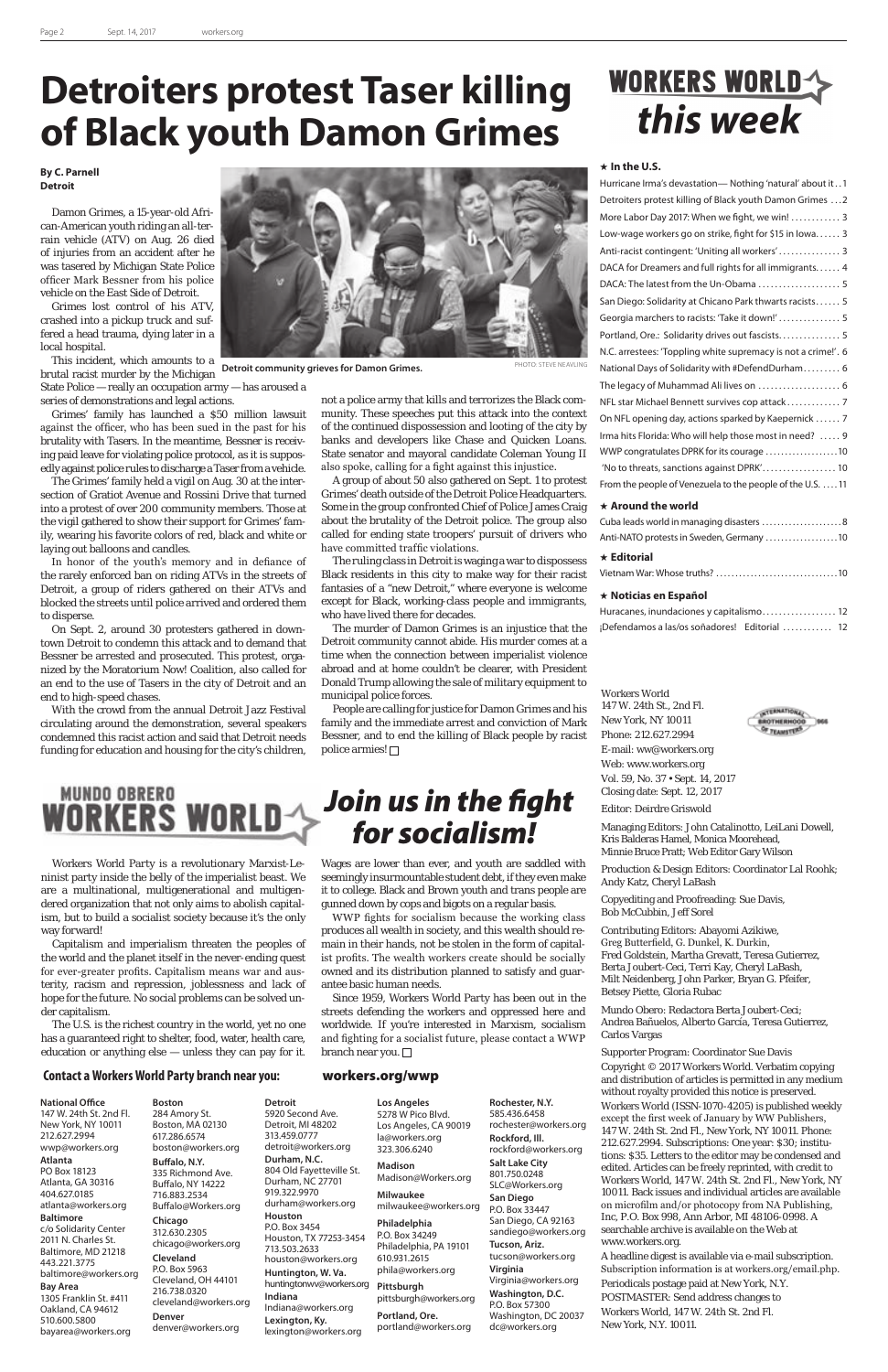## **More Labor Day 2017: When we fight, we win!**

### **By Betsey Piette**

On Labor Day 2017, along with traditional union parades, workers in U.S. cities from coast to coast held direct actions supporting the fight for \$15/hour and calling for unionization of low-wage workers. Demands were raised for equal pay, especially for Black women workers who receive the lowest wages while facing rampant racism. Opposition to the elimination of DACA was heard in cities with larger immigrant workforces.

 In **Buffalo, N.Y**., Buffalo Democratic Socialists of America, Buffalo Roja y Negra, Black Lives Matter and Workers World Party-Buffalo joined with Food and Commercial Workers/Change-Walmart.org on a picket at McDonald's in solidarity with low-wage workers fighting for what's theirs — the right to \$15/hour and a union. Together they marched to take their history-changing place as one of the leading contingents in the Labor Day parade held by the Buffalo Central Labor Council on Sept. 4.

#### **— Ellie Dorritie**

A **Chicago** South Side rally on Sept. 4 organized by BYP 100 honored the too-often-overlooked contributions of Black women and femmes to the struggle for economic and social justice. The demonstrators then marched to Oak Woods Cemetery and the burial site of famed civil rights fighter Ida B. Wells — which is marked by only a small, nondescript gravestone — and demanded that a properly respectful monument to Wells replace the insulting federal monument to pro-slavery soldiers that currently mars the cemetery.

## **— Jeff Sorel**

Members of the #D15 coalition assembled for Labor Day before dawn Sept. 3 in **Detroit's** rapidly gentrifying New Center area. Their march began outside of an old McDonald's, nestled between new condo developments. As the day broke, they marched toward Henry Ford Hospital, whose food service jobs were the subject of their latest campaign. The #D15 coalition is composed of low-wage workers, clergy and Service Employees Union or-



ganizers from national campaign #fightforfifteen. They all united around one campaign: "\$15 and a union!"

SEIU International Secretary-Treasurer Gerry Hudson made a striking comparison between the appallingly low wages in Detroit and those in other areas. "We got organizers here from California, from New York, from all over the country, here in Detroit. It's a damn shame that in the heartland of labor, brothers and sisters at this hospital are making \$9 an hour.

"We got a brother from LA who is making \$27 an hour working as a home health care aide, and why is it that he's making \$27 an hour? Is it because he's got a generous employer? Is it because he works harder? Is it because one of the bosses likes him? No! It's because UHW [United Healthcare Workers] is one of the strongest unions in the country. That's why he's making \$27 an hour!"

After that rally dispersed, the participants regrouped at Detroit's 20,000 strong Labor Day parade. Democratic hopefuls made appearances at both rallies, saying they had the workers' backs. But the workers know that with or without the corporate Democrats' help, the struggle is up to them. They summed it up with the chant, "When we fight, we win!"

### **— Tyler Vosgerchian**

During the early morning hours of Labor Day in **Los Angeles,** Workers World Party members joined in solidarity with McDonald's fast food workers demanding a \$15-an-hour wage. Around 1,500 people demonstrated, and numerous speakers described the day-to-day exploitation of workers. **— Timothy Bluitt** 

## **Low-wage workers go on strike, fight for \$15**

## **Anti-racist contingent 'Uniting all workers'**

## **By Mike Kuhlenbeck**

On Labor Day workers in the Hawkeye State rallied for \$15 an hour and a union.

Two Des Moines rallies took place early on Labor Day — one for fast food workers and the other for health care workers. The demonstrations were part of a national day of action in over 400 U.S. cities. Iowa CCI Executive Director Hugh Espey told WW it was "a great day" for holding corporate power accountable and showing community support for Iowa's workers and their right to organize. (tinyurl.com/y7ukjf9b)

Unlike the giant inflated cartoon figures in Macy's Thanksgiving Day parade, no Labor Day march would be complete without several huge inflated gray rats, often positioned near construction sites to protest scabs!  $\square$ 

### **Fast food workers**



WW PHOTO, LEFT: ELLIE DORRITIE

The first demonstration was a strike at a Burger King. At 6 a.m., 42 fast food workers from Burger King, McDonald's and Subway joined nearly 200 community allies in a solidarity demonstration.

The night before at 11 p.m., BK workers in Ankeny, Iowa, went on strike. The workers are not being paid overtime while being short-staffed and forced to work in a hot environment with poor air-conditioning. Shift manager Jake Laun told the Des Moines Register that workers deserve better wages, better bonuses and better working conditions. (Sept. 4)

Sonia Mae Sayers, who participated in the day of action, is a 54-year-old McDonald's employee in Des Moines. Despite over 20 years' experience in the industry, her hourly wage is only \$8.50. In an op-ed in the Sept. 1 Des Moines Register, Sayers wrote: "We need to stand together and use our power in numbers to make sure that corporations and our politicians listen." (tinyurl.com/y8zakjs8) Although she receives health care through the state, Sayers noted that many co-workers "fall through the cracks" and "millions of underpaid workers" receive no health care whatsoever. "Together, with our allies, we have the power to push back on lawmakers and corporations who

have stacked the deck in their favor. We have the power to ensure every person can live a healthy life and dignity on their job."

## **Health care workers**

Nearly 300 people rallied in solidarity with health care workers at the second demonstration at 8 a.m. Like many Midwest states, Iowa has seen a decrease in manufacturing while the health care industry has boomed.

> According to the SEIU, Unity Point Health with over 8,000 em-

ployees and Mercy Medical Center with over 7,000 are the second and third largest private employers in the region. In 2015 the hospital industry in Des Moines made over \$236 million in profits.

The Service Employees Union (SEIU) and Iowa Citizens for Community Improvement are organizing Iowa workers in the Fight for \$15 and preparing them for future battles in the class war being waged across the state. Earlier this year, a series of anti-worker laws enacted by the state was met with fierce opposition by workers.  **Iowa**

> Health care workers are denied a living wage and adequate benefits despite the massive profits garnered by health care companies. The National Employment Law Project reports that while 1.3 million hospital jobs were added since 2011, 71 percent of those jobs pay less than \$15 an hour.

> SEIU International President Mary Kay Henry stated: "Hospitals are the biggest employers in many cities and generate enormous revenues. There is no excuse for them to keep wages so low that thousands of their nursing assistants, housekeepers, and dietary workers live in poverty." (USA Today, Aug. 31)

> Tacoma, Wash., hospital worker and SEIU Local 199 NW member Candy King said, "Some workers have to work one or two extra jobs in order to make ends meet because their wages are so low. That is really shameful and terrible for both the workers and the patients they care for." (SEIU press release)

### **The struggle must continue**

The term "living wage" is not hyperbole. A 2016 report in the American Journal of Public Health found that "a \$15 minimum wage could have prevented 2,800- 5,500 premature deaths between 2008 and 2012" in New York City alone. The study concluded, "Most of these avertable deaths would be realized in lower-income communities, in which residents are predominantly people of color." (May 6, 2016) Iowa's \$7.25 minimum wage is less than half a proper living wage. The struggle continues!

### **By Sue Davis**

"No Trump! No KKK! No Fascist USA!" was the slogan on the lead banner of the United Auto Workers' contingent in New York City's Labor Day march on Sept. 9. The slogan was also chanted as UAW Region 9A members marched uptown on Fifth Avenue, along with thousands of other

unionists. As the contingent approached Trump Tower, those holding the banner turned defiantly to face the building for several minutes while chanting against Trump.

In the center of the banner, instead of the usual UAW logo, were the words "Uniting All Workers." Cheers and applause greeted the contingent along the route of march.

The NYC Central Labor Council handed out well-received signs calling for support for DACA (Deferred Action for Childhood



HOTO: REGION 9A OF UAW LOCAL 1981

Arrivals). And "Vote No on Con Con" was promoted by several contingents. That refers to a New York state ballot initiative for a constitutional convention, which unions oppose because it could be used by big business to destroy hard-fought gains won by labor.



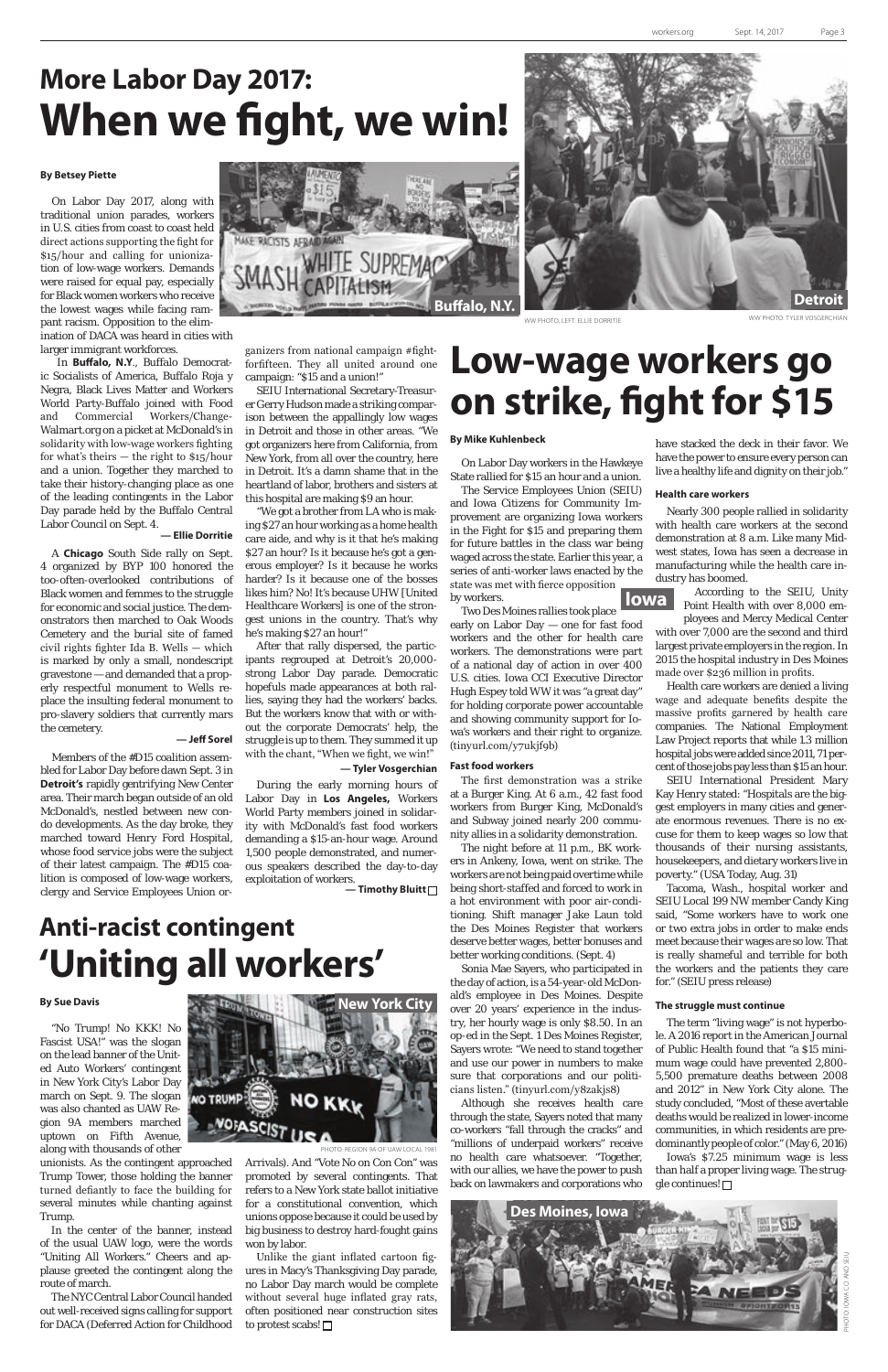## **DACA for Dreamers & full rights for all immigrants**

### **By Kathy Durkin**

Protests led by immigrant rights organizations have taken place from coast-tocoast following the Sept. 5 announcement by Trump administration attorney general and archracist, Jeff Sessions, to end the Delayed Action on Childhood Arrivals program. Begun in 2012, DACA gave 800,000 young immigrants, the "Dreamers" — who were brought here as children — the right to stay, study and work in the U.S., without the threat of deportation.

Sessions announced the elimination of DACA and warned these young immigrants, who have done nothing wrong and who work, pay taxes, study, have families and are tied to communities in the U.S., that they must plan to leave the country in six months. In a further attack on the rights of DACA recipients, confidential information given by them to the government is now being used against them by Immigration, Customs and Enforcement for the purpose of deportation.

This hostile, racist action by the Trump administration is an intensification of its aggressive war on immigrants, especially people of color. The bigot in chief in the White House began his election campaign with outrageous slanders against Mexican people and a pledge to build a wall between the U.S. and Mexico. Then he imposed a travel ban against people from Muslim countries.

Moreover, ICE is currently deporting undocumented immigrants at twice the rate of a year ago. Five million immigrant families are at risk of being torn apart by deportations; 5 million children face losing a parent by forced expulsion.

Many progressive organizations, labor unions, faith-based groups and elected officials have expressed solidarity with the young people who will lose DACA protection, in many cases joining them in the streets. It is a good sign that officials of the United Auto Workers, Service Employees Union, UNITE HERE! and other labor unions have denounced DACA's termination.

However, it is crucial that all these forces and more show solidarity with, and support the right of, all 11 million undocumented workers, students and family members to remain in the U.S. Yes, a strong demand should be to uphold and expand DACA. And supporters should also call for full legal and civil rights for all undocumented immigrants in this country, so they can live, work, study and take care of their families, free of ICE harassment and deportation.

Here are highlights of protests against the administration's decree to eliminate DACA, in addition to the many held in Washington, D.C.

## CALIFORNIA

Over 10,000 Dreamers and their supporters filled the streets of **Los Angeles** on Sept. 10 to demand DACA protections. The march, which was organized by a coalition of groups, began with a rally at MacArthur Park and then snaked through the streets to Echo Park. Everyone chanted, "If they won't let us 'dream,' then we won't let them sleep!" and "El pueblo UNIDO jamas sera vencido!" (The people united will never be defeated.)

After the Echo Park rally, thousands of protesters finished the four-hour demonstration at the historic downtown Placita Olvera. They all pledged to

fight on to stop the deportations and protect DACA, with the slogan, "No hate, no fear! Immigrants and refugees are welcome here!"

**— Maggie Vascassenno** Chanting "undocu-

mented and unafraid," thousands of Bay Area

youth and their supporters took to the streets to loudly protest the Trump administration's decision to end the DACA program. In **San Francisco**, on Sept. 5, the day of the decision, over 3,000 protesters took over the streets in front of the federal building. The rally was led by young Dreamers.

In **Oakland** on Sept. 9, nearly 500 people gathered at Oscar Grant Plaza for a speakout by Dreamers. This rally was followed by a march through the downtown area to demand, "No bans, no walls, sanctuary for all!" Organizers at both actions promised to continue to build resistance against the decision to end DACA and to overturn all of the racist, xenophobic, anti-LGBTQ, anti-worker and inhumane policies emanating from the White House and Washington, D.C.

## **— Judy Greenspan**

TEXAS

The day after Trump took their dreams away, hundreds marched and rallied in **Houston** to say, "We're undocumented and here to stay!" The protest was organized by the Brown Berets de TejAztlan. César Espinosa, who is with Familias Inmigrantes y Estudiantes en Lucha, set the mood when he proclaimed: "We Dreamers will continue to realize our dreams." As the march wound its way to City Hall, motorists honked and waved their support.

## **— Gloria Rubac**

WISCONSIN

Hundreds marched in **Milwaukee** on Sept. 6 in a protest sponsored by the Young Peoples Resistance Committee and endorsed by numerous labor, student and faith-based organizations.

Hundreds marched in **Racine** on Sept. 5 to register their outrage over the Trump administration's decision to end the DACA program. The lead banner was held by a group that had been on a hunger strike since the previous week to pressure Rep. Paul Ryan to push for a legislative overturn of Trump's unilateral action. Voces de la Frontera and Youth Empowered in the Struggle sponsored the protest.

**— Workers World Wisconsin bureau**

## ILLINOIS

Prisoners at the Metropolitan Correctional Center, a federal prison in **Chicago** which holds many undocumented prisoners,

of a Sept. 5 demonstration of over 5,000 people protesting Trump's announced termination of the DACA program.

**— Jeff Sorel**

## GEORGIA

Hundreds of youth, their families and community supporters gathered in front of the ICE building in downtown **Atlanta**  on Sept. 4 to demand the continuation of DACA. The protest was organized by the Georgia Undocumented Youth Alliance, as well as many other groups, including Freedom University, Georgia Latino Alliance for Human Rights and Asian Americans Advancing Justice Atlanta.

The large crowd then marched to the Atlanta City Detention Center, which jails hundreds of poor men and women and also contracts out cells to ICE for immigrant detention. Demonstrators could see the waving hands and upraised fists of prisoners as they responded to the chants, signs and speeches passionately demanding justice, equality and freedom. DACA recipients, undocumented workers, whole families of immigrants and those with citizenship papers made clear that the fight to win legal status and defeat anti-immigrant bigotry will not be derailed by any action of the Trump administration. The mood was defiant and unified.

Over 24,000 DACA recipients in Georgia are students and/or workers. Under this program, many have graduated from colleges elsewhere due to draconian anti-immigrant laws that require them to pay out-of-state tuition at public institutions here. The ability to drive and work legally has allowed DACA youth to help sustain their families.

**— Dianne Mathiowetz**

## PENNSYLVANIA



"DACA si! Migra no!" was chanted by 200 people, including labor unionists, in an important show of unity against white supremacy outside Department of Justice offices in **Philadelphia** on Sept. 5. They gathered to support undocumented workers and students as they awaited the Trump administration's decision on DACA. Sessions' announcement of plans to dismantle DACA puts these young people at increased risk of deportation.

Several rally speakers, including people directly impacted by DACA's elimination, denounced Trump and Sessions for repeatedly standing with white supremacists and against people of color. Speakers noted that right-wing attacks, including in Charlottesville, Va., actually result in building working-class unity. On the program were union representatives speaking for UNITE HERE, Service Employees Union, Philadelphia Teachers Federation and Working Educators. Philadelphia City Council members and Pennsylvania state representatives also spoke.

As Sessions gave the anti-immigrant announcement in Washington, rally participants took to the streets with chants loudly denouncing deportation, racism and increased repression of Black and Brown communities. The march, warmly greeted by people in Center City, ended outside the federal prison and ICE offices with a chant, "You build a wall, we'll tear it down!"

### **— Betsey Piette**

## NEW YORK STATE

Thousands of people demonstrated on Fifth Avenue near Trump Tower in **New York City** on Sept. 5 to defend the Dreamers. Then they marched to Fifth Avenue and 57th Street where they blocked traffic. Several arrests were made when young militants carried out a civil disobedience action, "DACA Fight Back Midtown Shutdown!"

At the city's Labor Day protest on Sept. 9, there was support for immigrant workers. The NYC Central Labor



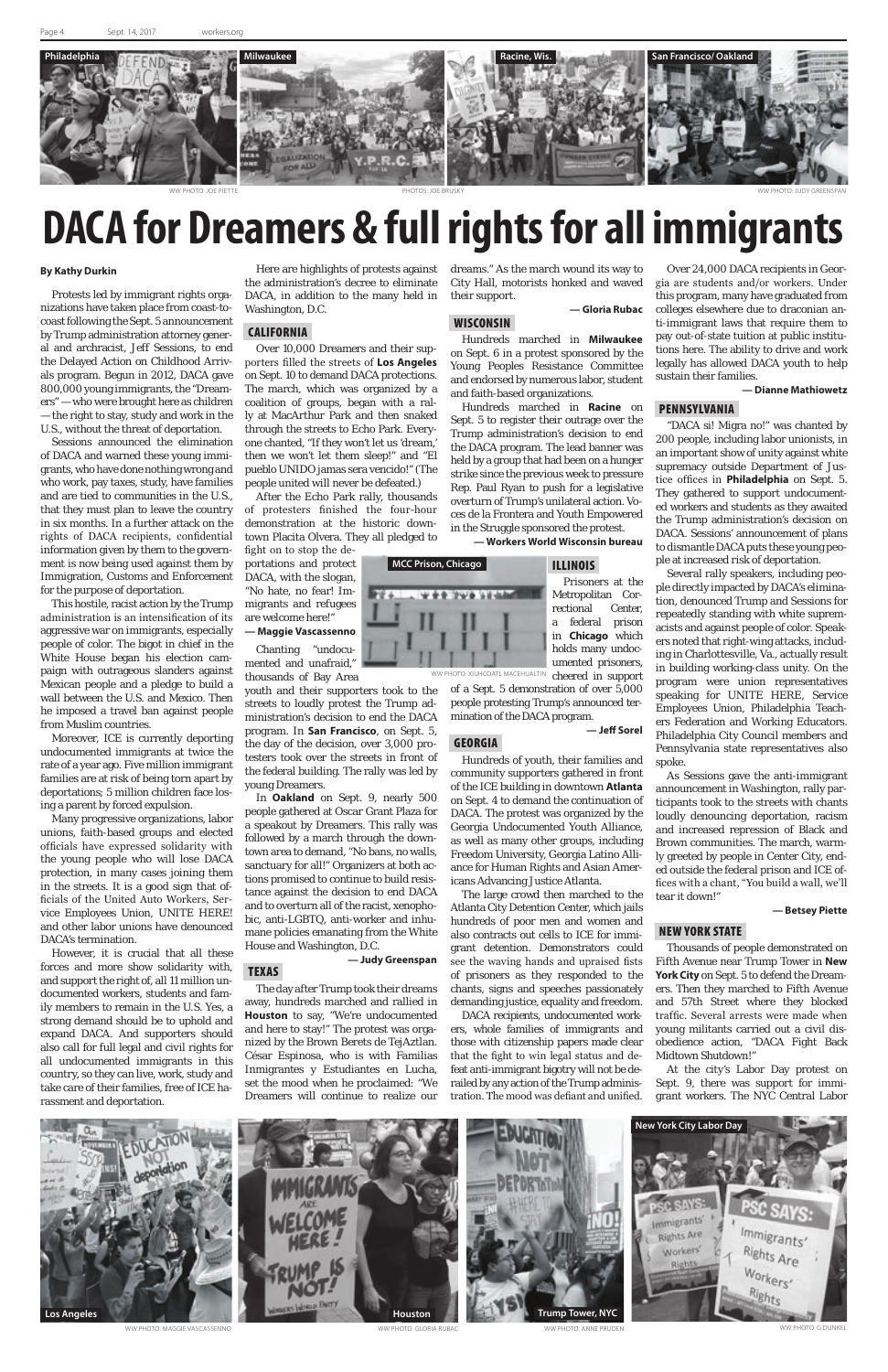## **DACA: The latest from the Un-Obama**

## **Solidarity at Chicano Park thwarts racists**

**By Mumia Abu-Jamal**

 If there is one unifying principle emerging from the disaster known as the Trump Regime, it is the president's singular mission to erase the executive presence of his predecessor, Barack Obama.

This may be seen most recently in Trump's bumbling undoing of Obama's executive order known as DACA — the Deferred Action for Childhood Arrivals program — done to further endear him to his so-called "base," white nationalists who love to hear about the suffering of nonwhite Others.

Meanwhile, Latin $x -$  who are among the largest number of DACA recipients, who came here because of U.S.-supported state violence in Honduras, Guatema-

Under DACA, some 800,000 young people, many brought to the U.S. as babies, were given a pass to live, study and work in the U.S., often the only home they've ever known.

Trump's revocation of DACA snatches that pass away, sending tremors of fear of deportation in nearly a million people.

Incredibly, just days before he formally issued his executive revocation, he talked about how much he "loved" DACA kids.

> This writer distributed copies of Workers World newspaper at the solidarity gathering.  $\Box$

> la [and other parts of] Central America — after the slap-in-the-face of the pardon of Joe Arpaio, the former Arizona sheriff found in criminal contempt of a federal court order for intentional racial profiling, are in no mood for Trumpian "love."

They know that he ran on anti-Mexican fear and hatred.

What's love got to do with it? MUMIA ABU-JAMAL © 2017



**By Gloria Verdieu San Diego**

The San Diego chapter of Unión del Barrio, the Association of Raza Educators (ARE) and other local progressive organizations and individuals thwarted a threat by fascists to remove the political murals at San Diego's historic Chicano Park on Sept. 3. Over 650 community members responded to the call for a solidarity gathering at the site and stood unified against racism. They outnumbered the handful of neo-Nazis, who were escorted out by park defenders.

These white supremacists call Chicano Park "a huge monument honoring communism and La Raza ultranationalism." They are campaigning to take down the site as payback for the removal of Confederate monuments in San Diego and around the country.

However, Unión Del Barrio and community members are on the alert for neo-Nazi vandalism of the statue of Mexican revolutionary leader Emiliano Zapata and the beautiful murals in Chicano Park — now recognized as a National Historic Landmark.



**By Dianne Mathiowetz Decatur, Ga.**

Several hundred people — a cross section of the city's residents, including many students from Decatur High School — took to the streets in a march initiated

by Hate Free Decatur on Sept. 10.

Confederate Memorial" in Decatur Square in front of the Old County Courthouse and close to the current courthouse. Decatur Square, surrounded by restaurants and small stores, is the crossroads for public transportation and the location for many public events for the diverse communities living in the area.

However, once again the white supremacists were overwhelmed and surrounded — a crushing defeat in their own hometown! □

The towering obelisk with its salute to white supremacy, honoring those who kept the "covenant" of racism, was erected in 1908 by the United Daughters of the Confederacy.

Just two years earlier, in 1906, 10,000 white men and boys rampaged through the streets of downtown Atlanta, killing and beating Black men and women, burning down their businesses and homes. By 1908, the Georgia Legislature had denied African Americans the right to vote.

To allow the Confederate monument a place near the doors of the courthouse continues to serve notice to Black people that they still have no rights.

Rally speakers included NAACP leaders, high school students, labor leaders, members of the clergy and other faithbased groups, immigrants, Black Lives Matter activists and city residents, This writer read a solidarity message from the Durham 14, the North Carolina activists arrested for the toppling of a Confederate statue in Durham on Aug. 14.

Georgia, like many U.S. Southern states, has a law forbidding the removal of any Confederate monument without legislative approval.

Sara Patenaude, a co-founder of Hate Free Decatur, made clear in her remarks that the struggle to rid public spaces of white supremacist symbols is only a part of the larger goal of ending all the institutionalized methods of criminalizing, denigrating and impoverishing people of color.

## **By Misha Litvak Portland, Ore.**

A paltry showing of barely a dozen of Joey Gibson's "Patriot Prayer" goons disgraced Portland's Waterfront Park on Sept. 10 before they were swiftly driven out by anti-fascist warriors backed by thousands of working people acting in solidarity.

Portland police declared this action to be "violent and criminal" after they realized they would not be able to protect the gaggle of reactionaries from the crowd. The cops sprayed anti-fascists with "bear" mace and fired pepper ball bullets into the crowd, striking a Workers World comrade in the hand. The fascists fled

under heavy police escort, at which point the crowd took to the streets, marching despite police threats to fire more pepper balls. The police retreated, and the anti-fascists regrouped in a park, where speeches were given by socialist organizations and rep-

resentatives from the Indigenous community.

At the park it was announced that the main force of Patriot Prayer had rallied in their headquarter city of Vancouver, Wash., across the Columbia River from Portland. The Portland anti-fascists made their way north to provide support for their comrades in Vancouver. Portland



YN NEELEY

The grass-roots group formed spontaneously following a vigil for Heather Heyer, killed in Charlottesville, Va., on Aug. 12 by a neo-Nazi at a racist Unite the Right rally.

**POTO: LORRAINE FONTANA** 

Hate Free Decatur's immediate de-

mand is the removal of the "Lost Cause

## **Solidarity drives out fascists**

## **Georgia marchers to racists:**



police followed suit, making the crossing to help their northern counterparts in the Vancouver Police Department prevent the far-right demonstration from being interrupted.

Council, AFL-CIO, distributed signs supporting DACA. The Professional Staff Congress/City University of New York had placards reading, "Immigrant rights are workers' rights!"

Many other local demonstrations have been held since Sept. 5, including on Sept. 9, to support the Dreamers. They called on the Trump administration to retain the DACA program.

**— WW New York bureau**



A large crowd gathered in front of the federal building in downtown **Rochester** to defend DACA and obtain justice for all immigrants. The action was organized by the Workers Justice Center, with many community groups participating, including Workers World.

**— Gene Clancy**

## MASSACHUSETTS

In **Cambridge**, 31 professors from Harvard University and Boston-area colleges were arrested on Sept. 7 when they blocked traffic-laden Massachusetts Avenue to protest Trump's attack on DACA. Because their students include those affected by the DACA repeal, they were demanding the youth be given a pathway to legalization.

Forming a human chain, the professors were supported by 300 protesters, including members of UNITE HERE! Local 26 which represents dining hall workers and Service Employees Union Local 32BJ which represents custodians and guards. Both unions have members who are under Temporary Protected Status. They have vowed to defend their DACA workers and the students on campus.

**— WW Boston bureau**



WW PHOTO: LYDIA BAYONET/

PHOTO: CHRISTINE MITCHELL

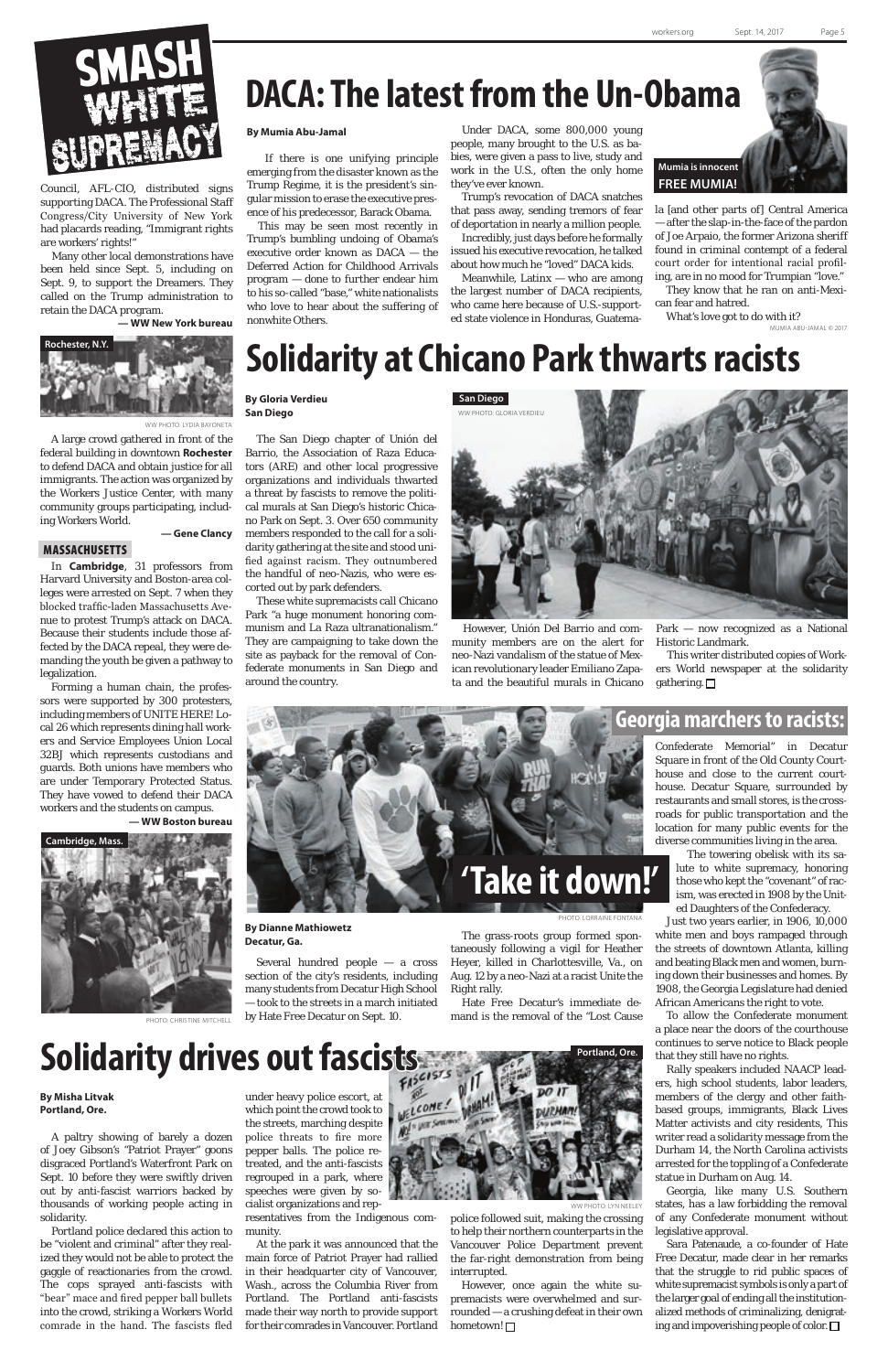## **North Carolina arrestees:** 'Toppling white supremacy is not a crime!'

## *A letter from #DefendDurham arrestees to the Movement:* **From Charlottesville to Durham to the White House —** TEAR DOWN WHITE SUPREMACY!

Aug. 12 marked a day of resistance in Charlottesville, Va. For months, it had been a frontlines site of progressive forces organizing to remove the symbols of the Confederacy from their town. The call from a local white nationalist to "Unite the Right" to defend these "cherished" symbols of white supremacist ideology came to a head on Aug. 12. More than 1,000 fascist, white nationalist and neo-Nazi groups converged and occupied the town, terrorizing the community and instigating violent confrontations.

We honor the thousands of resisters who confronted them, and we honor Heather Heyer, an anti-racist activist murdered that day.

On Aug. 14, reeling from the images and firsthand stories from Charlottesville, anti-racist and anti-fascist activists in Durham, N.C., decided that Durham's own Confederate monument had to go. Hundreds of Durham residents attended the event, where HBCU student and Workers World Party member Takiyah Thompson scaled a ladder and placed a rope around the statue, throwing the rope to the crowd, inviting folks to tear down the white supremacist symbol. The result was the successful and much celebrated People's Removal of the Confederate statue.

In response, Durham County Sheriff Mike Andrews has conducted a witch hunt against Durham's Freedom Fighters. As of Aug. 31, there have been 14 arrests connected to the righteous takedown of the statue. Many of us are facing felony and misdemeanor charges. Simultaneously, those arrested have been targeted by the so-called "altright" through doxxing, hate mail and death threats.

Sept. 12 marks one month since Charlottesville. It is also the next court appearance for nine of us facing felony and misdemeanor charges related to Aug. 14. We are calling on anti-racist, anti-fascist people of conscience everywhere — across the world — to organize solidarity actions in your city from Sept. 11 through Sept. 17 or join us in Durham, to boldly and unapologetically proclaim: Toppling white supremacy is not a crime!

## **The present carries remnants of the past**

What we witnessed in Charlottesville cannot be separated from the origins of the United States, the history of the U.S. South and the rise of fascist ideology in the last century. We are part of historic ideological struggles.

There are two sides: justice, equity and freedom, and the other side of domination, exploitation and oppression. We are not in a post-racial age. White supremacists today use the same arguments that slavers and eugenicists use(d) to justify violence and death of Black, poor and disabled people in this country.

We know that we cannot predict what this new period will hold — both opportunities for unity, and new, expanded threats. Today's white supremacists are emboldened by the Trump regime. Widespread poverty, joblessness and suffering mean that entire segments of the population are considered disposable. Many have become prison slave labor. Meanwhile, many poor whites cling to rhetoric that scapegoats migrants, Muslims and poor Black communities as the cause of their own suffering

## **Law enforcement: White supremacist enablers and property protectors**

We say to Sheriff Mike Andrews: **We will not let you bully, intimidate and isolate the people's resistance. END YOUR WITCH HUNT! DROP THE CHARGES NOW!**

We ask Sheriff Mike Andrews: W*hy have you prioritized punishing those who removed a racist statue over taking responsibility for the lives of the six prisoners who have recently died in your jails? Instead of sending 15 squad cars and 2 ambulances to look for a ladder at the home of anti-racist activists, we want you to stop lying about your ongoing collaboration with Immigration and Customs Enforcement to terrorize families and steal children from school bus stops. Instead of pushing for inhumane video visitations for the family and friends of prisoners, take responsibility for the death of 17-year-old 'Niecy' Fennell and step down from office.*

The sheriff's decision to prioritize property over people is nothing new. In Charlottesville, countless witness accounts confirm that Charlottesville police stood idly by as demonstrators were attacked by white supremacists. The U.S. is full of overt and covert instances of collaboration and overlap between the Ku Klux Klan and law enforcement.

What are the real crimes

in society? Removing racist statues? Or terrorizing Black, Brown and undocumented people? We say that prisons, raids, homelessness, poverty and police violence are the real crimes against humanity.

## **You cannot stop us! We will take 'em all down!**

A sleeping giant is waking. Not only do the people have the right to remove symbols and institutions of racism — we have the power. We are unafraid. We will not be complicit. We will not stand by. And we need everyone to become a soldier in this struggle.

The ideology behind erecting Confederate statues is the same ideology that defunds historically Black colleges and universities (HBCUs); that rescinds DACA; that pays police to protect property rather than sending aid to Black communities facing floodwaters; that pits workers against LGBTQ people through transphobic hysteria; that characterizes Muslims as terrorists while carrying out massive surveillance programs at home and abroad; that passes preemptive laws that limit local government and curb organizing and free speech; that wages international wars against Black and Brown people.

Durham removed our statue ourselves because it was the only way to do the right thing. Freedom Fighters took on the Nazis and Klan in Charlottesville because they had to.

Because we believe in and love our people.

Toppling racism is an act of love.

In order to win our future, we must understand our history, the history of poor and working-class people, the history of people of color who have been resisting repression and domination on this soil since Columbus. We call on the spirit of Harriet Tubman and John Brown to guide and inspire us to be bold and to take risks. Every opportunity in front of us is one where we can choose unity and action, or silence and complicity. We urge you to choose the first, to forge a collective path toward liberation for us all.

Organize where you are to topple racism and white supremacy! Use this moment to lift up and link up ongoing work to expose and undermine an ideology that refuses to recognize the full humanity of the majority of people on this planet. The time is now to reclaim public spaces; to change the course of history; to forge a new future.

**Visitations, not video! Black Lives Matter! Defend migrants!**

**Abolish prisons, ICE & the Pentagon! End attacks on organizers! Smash capitalism! Topple white supremacy!**

## **The legacy of Muhan**

### **By LeiLani Dowell**

An uplifting Bull City Block Party was held on Sept. 9 to celebrate Durham's continued resistance and tenacity

## **SHERIFF** ANDREWS **SALIAR!** urham

against white supremacy, including the toppling of a Confederate statue on Aug. 14. Some 200 people showed up for the event, held in the parking lot of the Hayti Community Center in the heart of Durham's Black community.

WWP organizer and 2016 vice-presidential candidate Lamont Lilly emphasized "Activism is going to the people. Activism is feeding the people and meeting the people where they are."

Participants in the "block party for activism" were treated to delicious Southern food, music, speeches and bouncy houses for the children. The event was co-sponsored by WWP, the Durham Solidarity Center, the Youth Organizing Institute, Duke Grad Student Union, Fight for \$15 and Alerta Migratoria.

The block party was just one event in the Sept. 11-17 National Days of Action called by a broad national coalition in solidarity with the Durham Freedom Fighters. The week continued with the court appearance of arrested Fighters on Sept. 12.

For updated coverage, go to workers.org and to tinyurl. com/yctq5t64.



**In Durham, Freedom Fighters Kintasha Hall and Takiyah Thompson (r) get ready for more struggle, as SNCC founder and Civil Rights icon Ella Baker watches over them. Baker called the first Student Nonviolent Coordinating Committee conference in 1960 at Shaw University, a historically Black college in Raleigh, N.C.**  WW PHOTO

**At the Durham "block party for activism" on Sept. 9.**

PHOTO: THE TRIANGLE TRIBUNE

## **By mYia X**

"You my opposer when I want **FREEDOM**. You my opposer when I want **JUSTICE**. You my opposer when I want **EQUALITY!**" These fiery words spoken by Muhammad Ali 50 years ago ignited and inspired a struggle in the United States against racism and war, from the



streets to the barracks and across the globe.

A historic summit was held in Cleveland 50 years ago in solidarity with heavyweight champion Muhammad Ali, to support his status as a conscientious objector during the Vietnam War, based on his religious beliefs. He faced jail time by the U.S. government.

As a Black man living under segregation and Jim Crow in Louisville, Ky., Ali knew that the U.S. military draft would send him to kill

Vietnamese people. He eefused to be inducted into the military on April 28, 1967, saying, "I have searched my conscience and I find I cannot be true to my belief in my religion by accepting such a call."

A June 4, 1967, press conference followed this meeting of the minds in the battle of ideas, featuring Ali, other Black athletes and political figures. For a summit clip, go to youtu.be/XthuWLpTyk8.

Ali's resolute defiance was also coupled with a deep understanding of U.S. imperialism and the role of its military.

Facing the loss of his heavyweight title and income while appealing his conviction for draft evasion, Ali never wavered as he spoke to thousands of anti-war activists to explain his refusal. "Clay aka Ali v. United States" was



## **National Days of Solidarity with #DefendDurham**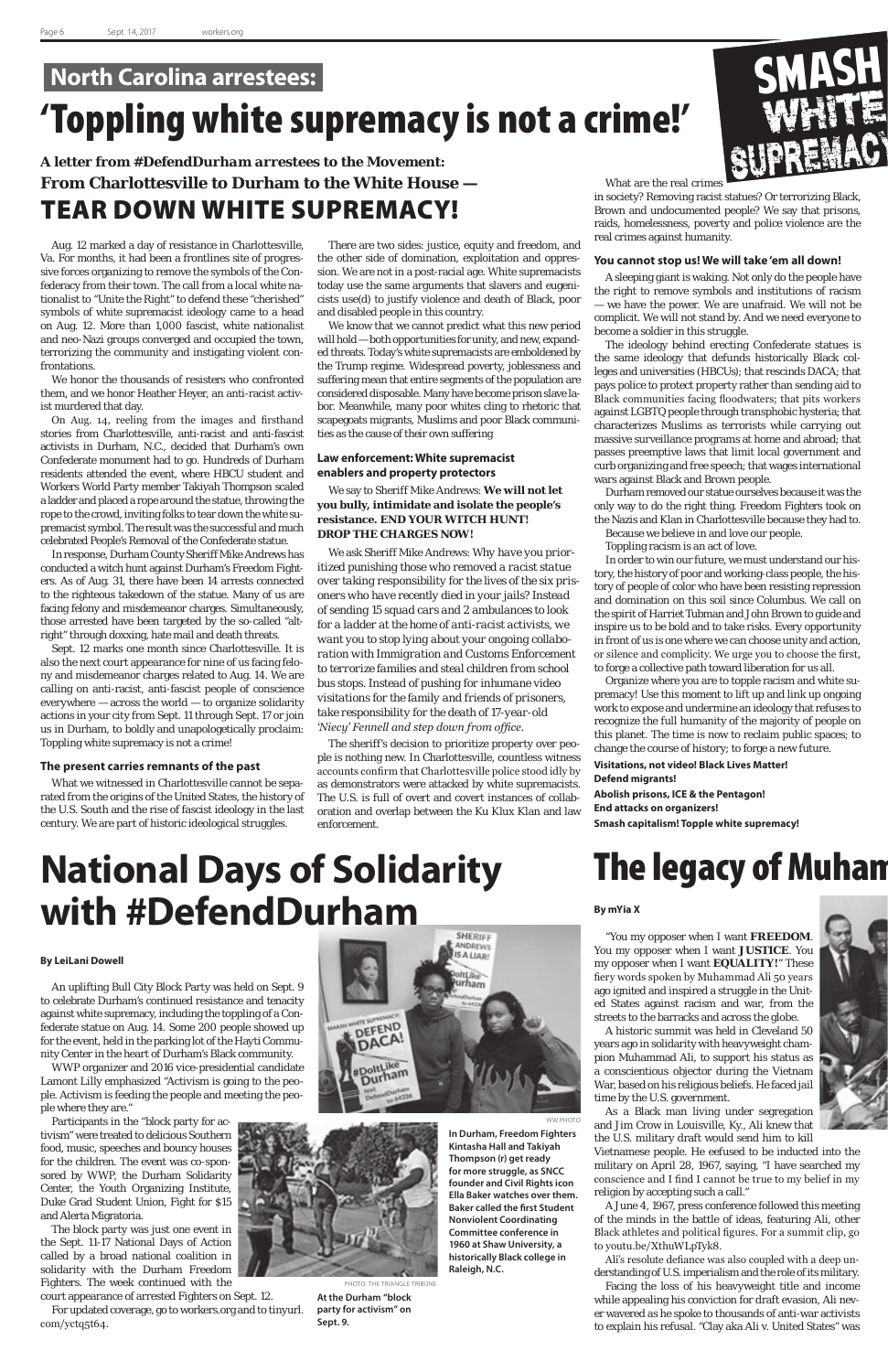## **'The system failed me' NFL star Michael Bennett survives cop attack**

### **By Monica Moorehead**

Michael Bennett is a six-foot-four, 270-plus-pound, 31-year-old defensive end for the National Football League's Seattle Seahawks. He has been selected to the Pro-Bowl twice and is a Super Bowl champion.

Bennett is also an African-American and socially conscious athlete who has been very outspoken against racist injustice, especially police brutality, and for gender equality, Palestinian and Indigenous rights. Bennett not only talks the talk but also walks the walk.

He has been highly vocal in defending former San Francisco 49ers quarterback Colin Kaepernick, sitting by himself during the national anthem in 2017 preseason games.

Bennett recently organized a fundraiser and rally for the family of Charleena Lyles, an African-American mother of three, fatally shot seven times by Seattle police earlier this year. Lyles was four-months pregnant at the time of her murder.

Most recently, Bennett became a direct survivor of police brutality.

After a much ballyhooed fight between Floyd Mayweather and Conor McGregor in Las Vegas on Aug. 26, Bennett, who attended the fight, was thrown to the ground, kneed in the back and handcuffed by two Las Vegas police officers. Video footage shows a gun pointed at his head by one of the cops threatening to arrest him. (TMZ.com)

Bennett is heard asking what he had done to warrant such treatment. In a "Dear World" Twitter letter disclosing the incident, Bennett stated that the police officer threatened to "blow off his fucking head" if Bennett moved. Several hundred people, including Bennett, had run for cover when gunshots were thought to be heard nearby, but no shots had been fired. Only when the police discovered Bennett's identity was he released.

Bennett and his lawyer, John Burris, a civil rights attorney who represented the family of Oscar Grant, a young Black man murdered by a Bay Area Rapid Transit cop on New Year's Day 2009, have demanded the release of the two arresting officers' names and of all related video footage. Both Bennett and Burris announced plans to file a civil rights violation lawsuit and to demand an independent investigation of the Las Vegas police.

#### **Bennett, Kaepernick: More than just football players**

When Bennett announced the incident on Sept. 6, Kaepernick responded: "This violation that happened against my Brother Michael Bennett is disgusting and unjust. I stand with Michael and I stand with the people." (Twitter)

## ımad Ali lives on



Kaepernick is viewed by many as a modern-day Muhammad Ali, for protesting racist police violence by kneeling during the national anthem for the entire 2016 NFL season. His action sparked many athletes from diverse sports — amateur and professional, regardless of age, gender and gender expression — to do the same.

No NFL team has yet signed Kaepernick since he opted out of his contract

with the 49ers. This whiteballing of Kaepernick by NFL owners has generated calls to boycott the 2017 season.

Seahawks' coach Pete Carroll and NFL Commissioner Roger Goodell have expressed support for Bennett, but have not connected Kaepernick and Bennett's actions. This is not the case for the Las Vegas police.

In their public letter addressed to the NFL, the Las Vegas Police Protective Association Metro Inc., stated: "While the NFL may condone Bennett's disrespect for our American Flag, and everything it symbolizes, we hope the League will not ignore Bennett's false accusations against our police officers." Steve Grammas, president of the association, underlined the cops' right-wing attack by demanding the NFL "investigate" Bennett. Goodell stated no investigation would take place.

> Kaepernick and Bennett forcefully counter the reactionary argument that athletes should just shut up and play ball.  $\Box$

Bennett said in his Twitter letter: "Las Vegas police officers singled me out and pointed their guns at me for doing nothing more than being a Black man in the wrong place at the wrong time. ... I have always held a strong conviction that protesting or standing up for justice is simply the right thing to do. This fact is unequivocally, without question, why before every game I sit during the national anthem — because equality does not live in this country and no matter how much money you make, what job title you have, and how much you give, when you are seen as a 'n—-er', you will be treated that way. The system failed me. I can only imagine what Eric Garner, Michael Brown, Trayvon Martin, Tamir Rice and Charleena Lyles felt."

In a press conference, Undersheriff Kevin McMahill stated that "race was not a factor" in targeting Bennett because the two arresting officers were "Hispanic." Teresa Gutierrez, a long-time Latinx national leader of Workers World Party, commented: "For this cop to play the race card is disgusting and nothing new. Once a person puts on a police uniform, no matter their nationality, they are trained to racially profile people of color and occupy their communities. This kind of racist dehumanization can be traced back to the days of slavery, the legacy of which lives on today. We are in an ongoing struggle against all forms of white supremacy."



### **Build Black and Brown unity**

As a new generation of athletes boldly rises with their fists in the air, kneeling and speaking out, we are reminded that U.S. imperialism, and the system of racism, oppression and bigotry that is part of it, must be confronted, dismantled and abolished. Muhammad Ali, Presente! □

Gutierrez went on to say: "The racist targeting of immigrants by ICE and the Border Patrol, who are the police on a federal level, cannot be separated from how Black people are treated. Migrants, be they documented or undocumented, are constantly being threatened with raids and deportations. This repression has deepened with Trump's repeal of

the Deferred Action for Child Arrivals, which targets at least 800,000 young people, born to undocumented parents in the U.S., with deportation.

"There is a police war against Black and Brown people and that lays the basis for building Black and Brown unity. I know I speak for millions of immigrants in expressing my total solidarity with political Black athletes like Michael Bennett and Colin Kaepernick, who are risking their livelihoods and even their lives by tackling racism."

When the Seattle Seahawks and the Green Bay Packers met at the Sept. 10 season opener, Michael Bennett continued to sit during the national anthem, while his brother, Martellus Bennett, a Packer player, raised his fist.

When Martellus heard about the Las Vegas incident, he said to Michael on Instagram: "The emotion and the thought of almost losing you because of the way you look left me in one of the saddest places ever. I'm sad that you have to share this type of experience with the world but at the same time I'm happy that ... you lived to talk about it because we all know you're going to talk about it. The conversation is growing and I'm glad your voice is one of the ones being heard."

Michael Bennett Sr. remarked that his son's experience brought back the painful talk almost all Black parents are forced to give their sons on reacting very cautiously when stopped by the police. He emphasized this is why Kaepernick and his son Michael Jr. are so outspoken.

"When you don't have to give your speech to your 16-year-old African-American son or your 15-yearold Hispanic son, when you no longer have to give that speech so that they can survive, we'll know we've finally come a long way as a society. That's why they're kneeling." (Sports Illustrated, Sept. 6)

This incident and the Las Vegas police response emphasize once again that when conscious athletes speak out and take a bold action against racist oppression, their voices resonate throughout all sectors of society.

## **On NFL opening day Actions sparked by Kaepernick**

### **By Monica Moorehead**

Former San Francisco 49ers quarterback and Super Bowl star Colin Kaepernick is still unemployed as of Sept. 10 at

the official start of the National Football League's 2017 season. Seattle Seahawks' defensive end and Super Bowl star Michael Bennett was attacked by Las Vegas cops on Aug. 27. These facts continue to spark protests around the country, on and off the field.

Both Kaepernick and Bennett, who are African American, have been protesting racist police brutality.

While Bennett sat during the playing of the national anthem in Green Bay, Wis., white teammate Justin Britt put a hand on his shoulder in solidarity. On the same day, Bennett's brother, Martellus, who plays for the Green Bay Packers, as well as Philadelphia Eagles' safety Malcolm Jenkins, raised their fists in protest.

Cornerback Marcus Peters on the Kansas City football team refused to stand during the national anthem at a nationally televised game with the Super Bowl champion New England Patriots on Sept. 7. Oakland Raiders running back Marshawn Lynch sat during the national anthem before playing the Tennessee Titans.

Kaepernick expressed his appreciation to Stephen Curry, star guard with the National Basketball Association's Golden State Warriors, who posted #freekap on his Twitter feed while attending the opening game for his favorite NFL team, the Carolina Panthers, in Charlotte, N.C. The Panthers' quarterback and 2015

most valuable player, Cam Newton, questioned at a recent press conference why Kaepernick is not playing for an NFL team.

A Los Angeles rally in solidarity with Kaepernick for social justice and against police murders was held outside the LA Coliseum on opening day for the home team Rams. A coalition of religious and community leaders, led by the National

Action Network, blocked a driveway into the stadium. Organizer Najee Ali was arrested and released. Many of the passersby showed appreciation for the rally for Kaepernick. Inside the LA stadium, Robert Quinn from the Rams raised his fist during the national anthem.

About 100 people marched outside Chicago's Soldier Field and held a "Standing 4 Kaepernick" rally as the Bears played their opening game. Some sports bar owners in Chicago are boycotting the NFL in solidarity with Kaepernick by refusing to show any games.

A number of civil rights groups and other activist groups associated with Black Lives Matter have called for a boycott of the NFL season.

*Contributors to this story include Jeff Sorel, Maggie Vascassenno and mYia X.*

heard by the U.S. Supreme Court on April 19, 1971. A unanimous (8-0) decision in favor of Ali came down on June 28, 1971.

**Photo taken after Cleveland summit, front row, left to right, Bill Russell, Muhammad Ali, Jim Brown and Kareem Abdul-Jabbar (formerly Lew Alcindor). Back row: Mayor Carl Stokes, Walter Beach, Bobby Mitchell, Sid Williams, Curtis McClinton, Willie Davis, Jim Shorter and John Wooten.**



PHOTO: JUANITA WATSON

SUPREMACY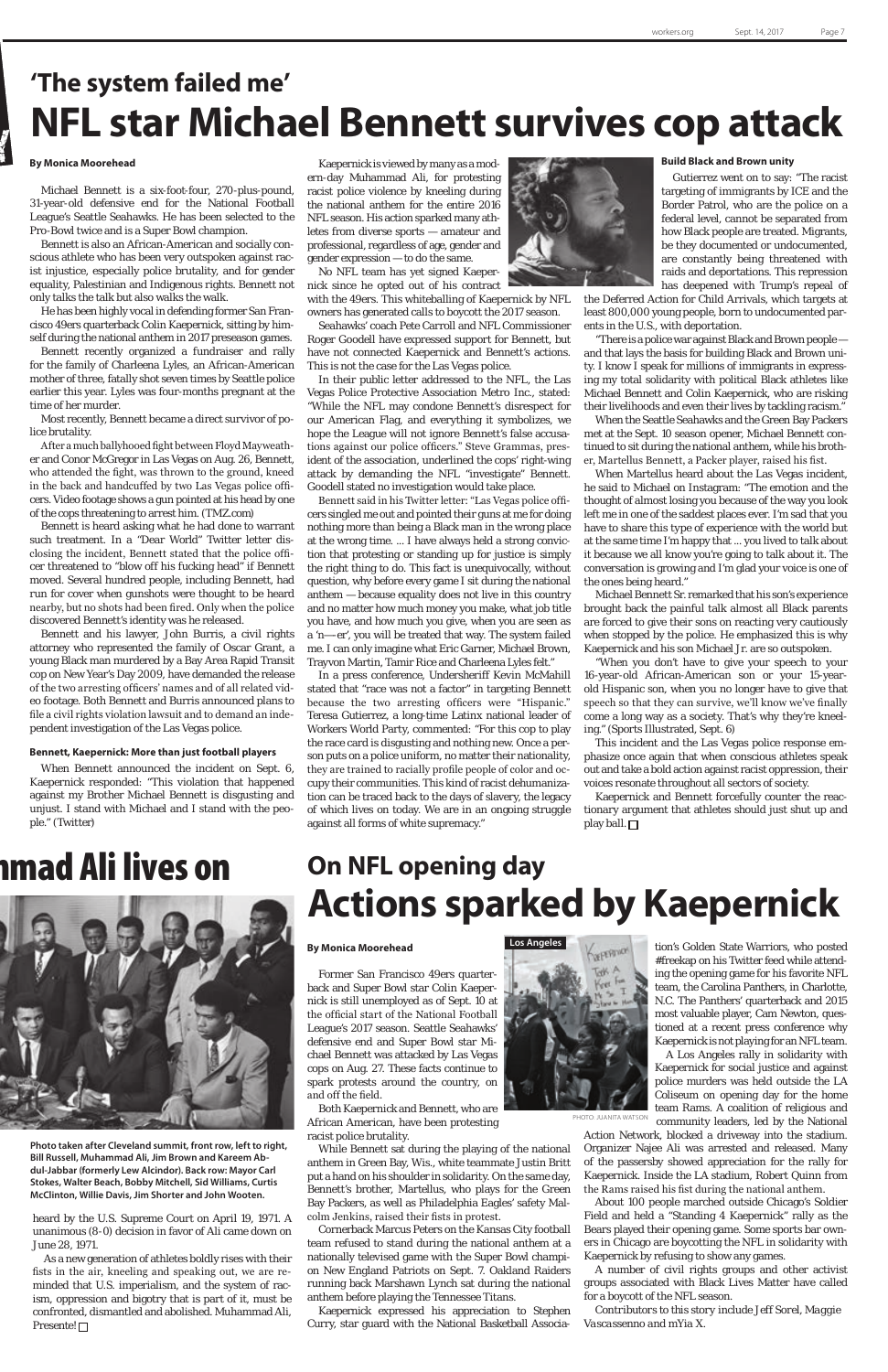## **A testament to socialist planning Cuba leads world in managing disasters**

*Reprinted from the Jan. 20, 2005, issue of Workers World, this article was written after a tsunami wreaked havoc on the people living around the Indian Ocean. Its message is just as pertinent today as hurricanes Harvey and Irma, and advancing hurricanes José and Katia, devastate lives and lands in the Caribbean and in Texas and the southeastern U.S.*

*Hurricane Irma made landfall in Cuba on Sept. 8 with 160 mph winds, the first Category 5 hurricane to hit the island since 1924. There were major economic losses of homes and municipal buildings, communication networks, agricultural crops and tourism infrastructure. But so far, only 10 deaths out of 11.5 million people, mostly from the collapse of old buildings unrepaired because of the economic blows of the U.S. blockade of Cuba.*

*With the aid of mass organizations like the Committees for Defense of the Revolution, towns are announcing, down to each person, where neighbors are being* 



### **By Fred Goldstein**

The utter failure of the imperialists and the region's capitalist governments to warn the people of the Indian Ocean about the tsunami and to mitigate the chaos that reigned both during and after the devastation brings into bold relief the monumental accomplishments of socialist Cuba in the sphere of disaster management.

The capitalist propaganda machine has focused on the suffering of the people victimized by this disaster and has opened up a false debate over whether the tsunami was an act of god or an act of nature. The message is that, either way, this is fate and nothing could really be done to change things. Missing from the debate is the crucial question of how the catastrophic effects of this disaster could have been avoided.

The record of the Cuban government in preparing its population for hurricanes and other natural disasters so as to minimize the loss of human life gives the lie to religious mysticism and fatalistic thinking. It also stands as a practical example of how to reduce the needless loss of life.

Cuba has been cited by the United Nations, the International Federation of the Red Cross, the Red Crescent Society and other agencies and authorities who deal with the effects of natural disasters as the world model in disaster management, not only for underdeveloped countries but for all countries. Massive, humane evacuations of hundreds of thousands of people have been carried out within hours during hurricanes that reached high levels. In 2001, when Hurricane Michelle, a level-4 storm, hit with sustained 125-mile-per-hour winds and widespread floods, more than 700,000 people were evacuated. Only five Cubans lost their lives in the storm, which killed 20 people in Central America.

## **More dead in California than Cuba**

It is noteworthy that prolonged rains in California have already killed almost twice as many people in a two-week period as the 16 who died in six major hurricanes in Cuba between 1996 and 2002. The Cuban method of education, preparation, warning and organized mass intervention during natural disasters is sorely missed right now in California.

In California, many people were killed by a mud slide in La Conchita after two weeks of rain. The same spot had suffered a similar mud slide 10 years ago. If the Cuban method had been applied in California, there would have been no loss of life.

An analysis of the Cuban method by Oxfam, a prestigious bourgeois British humanitarian organization that works in a variety of areas, led to the publication of a 68-page study in 2004 entitled, "Weathering the Storm: Lessons in Risk Reduction from Cuba." (oxfamamerica. org) This study praised the effectiveness of the Cuban system of centralized, planned organization based on mass participation that has saved many lives during natural disasters.

"Cuba is unusual in that its socioeconomic development model and its disaster-response policies combine to substantially reduce its population's vulnerability to hazards. Over the past 40 years, Cuba's socialist government has emphasized social and economic development, prioritizing an equitable distribution of resources, universal access to social services, and a narrower urban-rural development gap," says the report.

"Cubans are highly educated, with a

strongly developed sense of solidarity and social cohesion, extensive experience in mobilization and highly organized through mass organizations, professional groups and political structures."

Cuba has a comprehensive National Civil Defense system which, the report says, "is as much a concept of organiza-

> tion as it is a system of measures and procedures." Its work is based on a national plan, formulated both from above and at the grass roots level, which relies on mass organizations such as the Committees for the Defense of the Revolution (CDR), the Cuban Women's Federation, student groups, trade unions and the Association of Small Producers.

"In addition to specific assets for work on disasters," continues the report,

"there is a political commitment at all levels of government to allocate all resources at hand for the preservation of life in emergencies. This allows the Cubans to make use of any and all available resources, such as using local schools as evacuation shelters, securing boats and buses for evacuation purposes, or tapping the ham radio association as a communications network." All other aspects of preparation are "secondary to the basic commitment of saving lives."

### **Detailed planning at all levels**

The national plan for disaster preparedness is refined and worked on every year, from the highest levels to the neighborhoods and block associations. The report carried the results of numerous interviews which revealed the results of detailed planning, organization and education.

"Regardless of their role, everyone was clearly aware of what measures and what procedures they needed to follow in case of a hurricane. They knew the stages of emergency warning, where to get information, how to secure their house, and where they would go for shelter if they needed to evacuate. A belief that the government would prioritize people's safety prevailed. The Cuban population clearly has developed a 'culture of safety.'"

José Castro, secretary of the Commission of Evacuation and Students in the Civil Defense of Cienfuegos, told Oxfam that "Any child in school can give you an explanation: how you prepare, what you do. Students, they know what you do ... how to gather things in the house and put them away ... shut off the water and electricity. All students, workers, campesinos get this training." Basic to preparedness is what is called "community risk mapping." In fact, according to Oxfam, "[i]t is the meticulous, ongoing risk mapping at the community level by community members that functions as the mortar in Cuba's wall of risk reduction." A discussion with a representative of the Cuban Women's Federation in the district of Havana illustrated this point: "I am responsible for this part of the neighborhood. ... If a hurricane hits, I know that inside one multi-family unit is an old woman in a wheelchair, who is going to need help to leave. I have 11 single mothers on second and third floors of apartment buildings with children under two who will need more support to evacuate and special needs in the shelters. I have two pregnant women, one on that block and one on this one, who will need special attention."

Each year the plan is updated to include new information and an evaluation of past experience. "Beginning at the CDR level," said Jose Castro, "authorities update the plan in their neighborhood. The CDR members write down the houses that may be vulnerable in their census, including the name of the family and number of children. They note who goes where during an evacuation, who will need extra help, etc." The neighborhood plan then goes up to the municipal, provincial and national level to be integrated into the national plan.

### **All public officials responsible for safety**

Unlike in the United States, all public officials are charged with dealing with emergencies. "By law," says the report, "all heads of provincial and municipal governments are the provincial and municipal Civil Defense directors in charge of organizing, coordinating and monitoring all the work related to prevention, mitigation, emergency response and reconstruction in their area. ... This creates both a centralized decision-making process, which is key for emergency situations, alongside a decentralized implementation process, providing agility and adaptation equally necessary for effective emergency preparedness and response.

"In practice, the head of the Civil Defense in any given province or municipality is someone closely familiar with how government works in that province. It also means that the local groups are taking orders from someone familiar to them, not a stranger brought for the duration of the emergency. In the event of an emergency all heads of work places, hospitals, schools or businesses assume their responsibilities to direct their staff in carrying out civil defense measures."

All the organizational structures are mobilized to alert the population as a hurricane approaches. Meetings are called, plans reviewed, command centers are organized. "At the community level, the CDRs, mass organizations, family doctors, school directors, and heads of institutions" review emergency plans and check evacuation procedures, destinations and supplies.

In the evacuation phase: "If a person's house has a roof of tile, fiber-cement or thatch, they must move to a house of poured concrete. If those options have already been assigned in the neighborhood, the family is assigned to a group shelter and transport provided. Everything from cars to trucks to horse carts is mobilized for transport by the heads of the civil defense. ... In order to evacuate people in high-risk areas, all necessary means of transport, such as helicopters and boats, are put at the service of Civil Defense rescue teams for this purpose. "In Cuba," continues the report, "structures that run everyday life are the structures also used for implementing civil defense measures." In other words, the revolutionary organization of the mass of workers and peasants in a socialist society puts the interests of the people first in all spheres of life; it naturally becomes the general framework within which it is possible to prepare effectively for natural disasters and minimize the loss of life.

### **World leader despite U.S. blockade**

*sheltered. With emergency supplies and equipment in place before the storm descended, brigades of electrical workers have already started restoring power. Health care facilities are continuing to provide services, including an ambulance system for emergency assistance. Health care professionals are also helping in recovery efforts in Antigua and Barbuda, island countries almost leveled by the storm. (en.granma.cu/cuba, Sept. 8)*

> Cuba is a relatively poor country, underdeveloped by centuries of Spanish *Continued on the next page*

**Despite effects of Hurricane Irma, health services were available, here in Santiago , including admission to hospitals of pregnant women close to term**

**or at risk.**

PHOTO: SIERRA MAESTRA/GRANMA



PHOTO: SIERRA MAESTRA/GRANMA

**In preparation for approaching Hurricane Irma, agricultural workers in Cuba accelerate harvest and bring produce to a state wholesaler for distribution to the people.**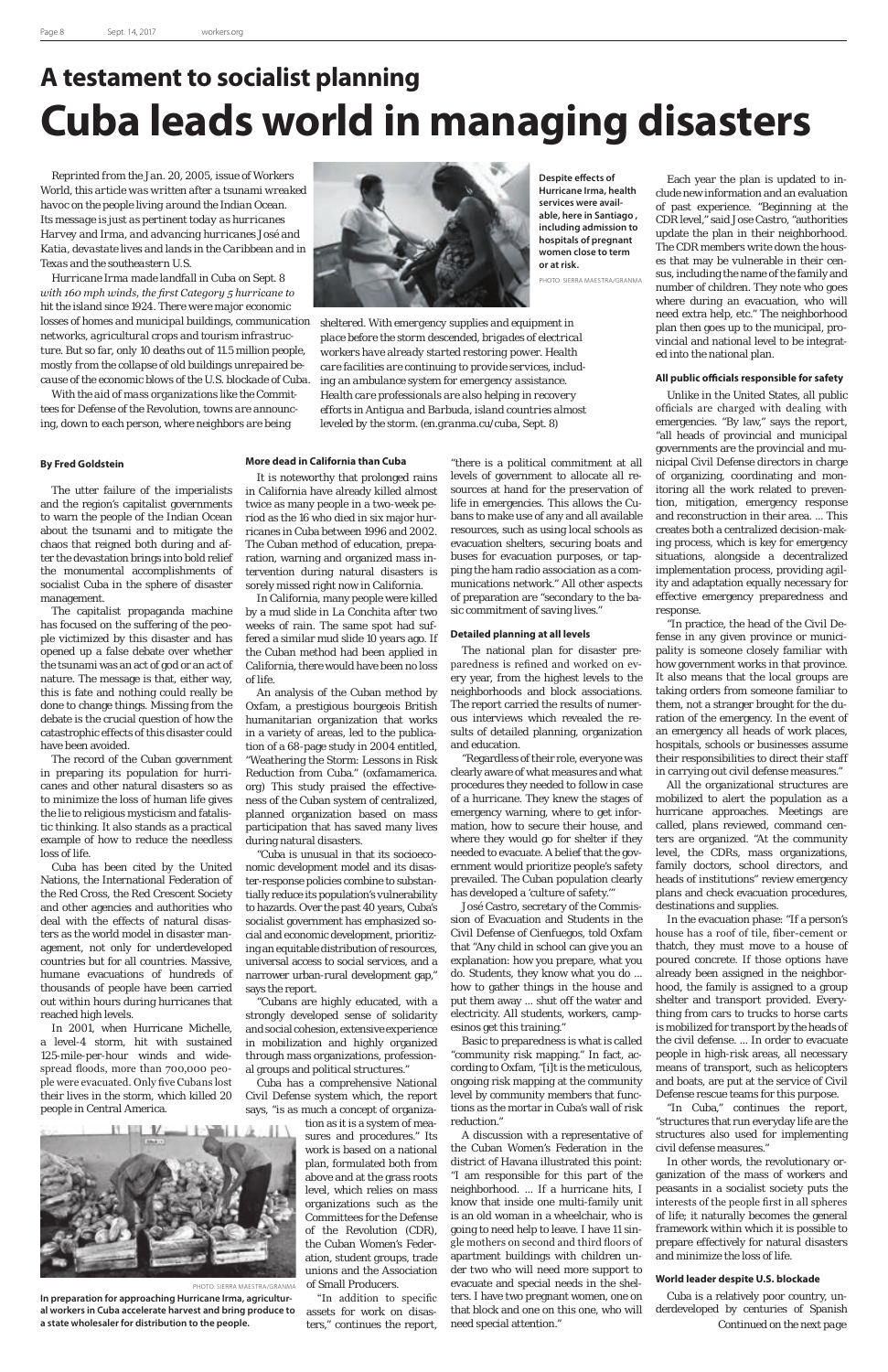## **Capitalism at a Dead End Job destruction, overproduction and crisis in the high-tech era**

## **El capitalismo en un callejón sin salida**

For more information on these books and other writings by the author, Fred Goldstein, go to **LowWageCapitalism.com** Available at all major online booksellers.



colonialism, 60 years of U.S. imperialist control and decades of a vicious economic blockade. Yet, it has surpassed the richest and most developed country in the world in the sphere of natural disaster management.

Had India, Indonesia, Thailand, Sri Lanka and other countries in the Indian Ocean region had socialist regimes that put the interests of the people at the forefront, day-in, day-out, as in socialist Cuba, they would have seized upon the scientific and technological technology to detect tsunamis that is already deployed in the Pacific Ocean and collectively either purchased or developed it themselves.

Cuba, poor as it is, has worked virtual miracles of public safety despite all the obstacles put in its way by the blockade and the undying hostility of U.S. administrations for over four decades. Its struggle to overcome the effects of hurricanes and natural disasters by integrating its disaster mitigation work within the general framework of socialist planning and organization, despite its extreme material limitations, shows that in the natural world humanity can take increasing control over its destiny. But Cuba laid the groundwork by first expelling imperialism, overturning capitalism and taking control over the means of production and the resources of society so it could organize them to serve human need and not profit — that is, by carrying out the socialist revolution.  $\Box$ 

The greatest loss of life during the [2004] tsunami was in Banda Aceh in northern Sumatra, nearest the site of the undersea earthquake that triggered the waves. Capitalist television networks have recently carried footage of amateur video showing the tsunami hitting Banda Aceh. But first you saw people cleaning up from the earthquake, slowly and methodically for 25 minutes, completely oblivious of what was to follow — despite definite danger signs, like the sea receding.

An organized, educated, prepared population with the government fully behind it could have evacuated thousands of people, even at the site closest to the epicenter of the tsunami. Evacuation to safety in most areas involved moving people only a relatively short distance from the coast. This holds in even greater measure for the high-casualty areas further from the quake, such as Thailand, Sri Lanka, India and of course East Africa.

Tsunamis are not at all unknown in the Indian Ocean region. There have been three in Indonesia alone in the last 12 years.

A socialist government such as exists in Cuba would have been alert to all the warnings coming from the scientific community about the vulnerability of the region to tsunamis. And of course the population would have been thoroughly trained and organized to deal with typhoons and other natural disasters, so it would have had the means in place to deal with a tsunami.

## **Irma hits Florida Who will help those most in need?**

### **By John Catalinotto**

As of Sept. 11, people around the world have read millions of words and seen extensive television reports and photos of the devastation Hurricane Irma has caused throughout the Caribbean and, because of the storm's mammoth size, across the entire Florida peninsula.

This article concentrates on the impact on the 3 million to 6 million, out of Florida's 20 million people, who are least likely to have the means to self-evacuate, especially after the last-minute shift in Irma's direction.

More than 3 million people in Florida live below the national poverty level. Another nearly 1 million live in mobile homes — if these homes still exist, since they can't resist high winds. More than 1.6 million are older than 75, and about half are considered to have disabilities. More than 150,000 live in nursing or assisted-living facilities. Another nearly 100,000 people are in jails or prisons. If the Texas experience with Hurricane Harvey serves as an example, prisoners may be abandoned should the prisons be flooded or run out of food.

> The lapse, though, is not Youssef's. It's the failure of capitalist U.S. society and the right-wing Florida government that didn't care for those who need help the most.  $\Box$

Florida has poor public transportation and lax construction laws that serve the housing industry's profit margins. Many of its numerous new residents live in housing vulnerable to high winds, storm surges and torrential rains.

> Sí, Houston, tenemos un problema. El problema es el capitalismo. El capitalismo es hostil a las necesidades del pueblo y la capacidad de mantenernos a nosotras/os mismos y a nuestros seres queridos saludables. Lo que ha causado tanto sufrimiento en la costa del Golfo también causa despidos, racismo, pobreza y guerra. Debemos derrocar al capitalismo y sustituirlo por el socialismo.  $\square$

Florida's Gov. Rick Scott ordered — but did not organize — the evacuation of 6 million people.

### **'I'd like to leave but I can't'**

Darlena Cunha wrote in the Washington Post on Sept. 8: "I'm not leaving my home in Gainesville, in north-central Florida. I can't. … Florida has only two main roads: interstates 95 and 75. They are parking lots, and have been for days. People are sitting in their vehicles, completely stopped on four-lane highways, running out of gas. …

"Meaningful evacuation would have meant public transport, safe shelters along the way, medical help and facilities throughout, and safe shelter, food, water and sanitary supplies on the other side of it all. For free."

Reuters reported on Sept. 9 from Estero that Sheryl Estes, released from a hospital days earlier and still suffering the aftereffects of an automobile accident, sought relief in the Germain Arena, "a sports and concert venue in the state's southwest corner. … The shelter offered hot dogs but no medical care."



The article points out: "A 2008 study of deaths from Hurricane Katrina found that nearly half of a representative sample of victims were older than 75" and that Florida's elders with disabilities include "497,000 people who have trouble

walking or climbing stairs, 202,000 people who have trouble bathing or dressing and 221,000 who have trouble concentrating, remembering things or making decisions."

#### **Shelters fill up**

According to a Sept. 10 New York Times article, "By Sunday afternoon, more than half of the 45 shelters in Hillsborough County, which contains Tampa, had filled, including a shelter for people with special medical needs that had sprung up on the floor of the Sun Dome arena at the University of South Florida. There were nearly 800 people there, including patients, volunteers, nurses and doctors, and they were out of cots and pillows. Mike Wagner, the shelter manager, had to tell a woman and her family there was no room.

"'We just had to tell her, you have to go back home and hunker down,' Mr. Wagner said. 'It's a patient with five family members and a pet. It's a sad state of affairs, but you have to draw some limits.'"

Gov. Scott said 1,000 nurses were needed, but resources to feed and care for such caregivers were lacking. Volunteer Jenna Ferreira said: "I wish there was more information and training on how to volunteer. [The USF Sundome's] physical capacity is 10,000 but they have a limit of 1,000 sheltered people. I assume this is because of a lack of trained staff. … I've talked to a lot of elderly and disabled people who were scared. Several hadn't been to the store yet. I wish there was a way they could register and either government employees or volunteers could help them prepare." (Fight Back! News, Sept. 8)

This article also makes the point: "The police of central Florida have proven to be equally unhelpful, and even more harmful. One of the communities that is the most heavily affected by the local government is that of undocumented immigrants." Just as in Houston, throughout Florida many ordinary citizens and their organizations provided volunteer help. One volunteer, Ahmed Youssef from the Islamic Society of Tampa Bay, told National Public Radio on Sept. 10: "We just built a new building that is sustainable to withstand up to a Category 5 hurricane. And we thought about, why can't we open our doors to the community?

"Since a lot of shelters are checking immigration status, different backgrounds, we wanted to welcome everybody in to show [our] support and unity of the Tampa Bay community." Even here, with the best of intentions, the building's 650 places were quickly filled. Youssef added that "one of the hardest moments of my life is to turn people away mid-storm."

Un increíble 78 por ciento de las/os evacuados fueron recibidos en los hogares de otras personas. Las/os niños en internados fueron trasladados. Se trasladaron animales y pájaros. Nadie murió." (Fred Goldstein, Workers World, 13 de enero de 2005, "Las muertes no son sólo actos de la naturaleza - La organización y la planificación socialista pueden salvar vidas". El artículo, disponible en workers.org, da una explicación detallada de cómo Cuba está organizada en todos los niveles para enfrentar estos problemas.)

Lo que parece ser posible y verdadero depende del sistema social de una sociedad.

## *Continua de página 12*



## TURN THE GUNS AROUND

**Mutinies, Soldier Revolts and Revolutions**

## **by John Catalinotto**

Weaving together GI letters, interviews and first-hand narratives with historical research, the author brings to life GI resistance in the Vietnam War era, shows its relation to capitalist state power and highlights why breaking the military chain of command is an essential step to ending oppression around the globe.

Available at online booksellers

**By Fred** 

**Goldstein**

## **Low-Wage Capitalism**





**Evacuees in Miami as Hurricane Irma makes landfall, Sept. 9.**

PHOTO: WUFT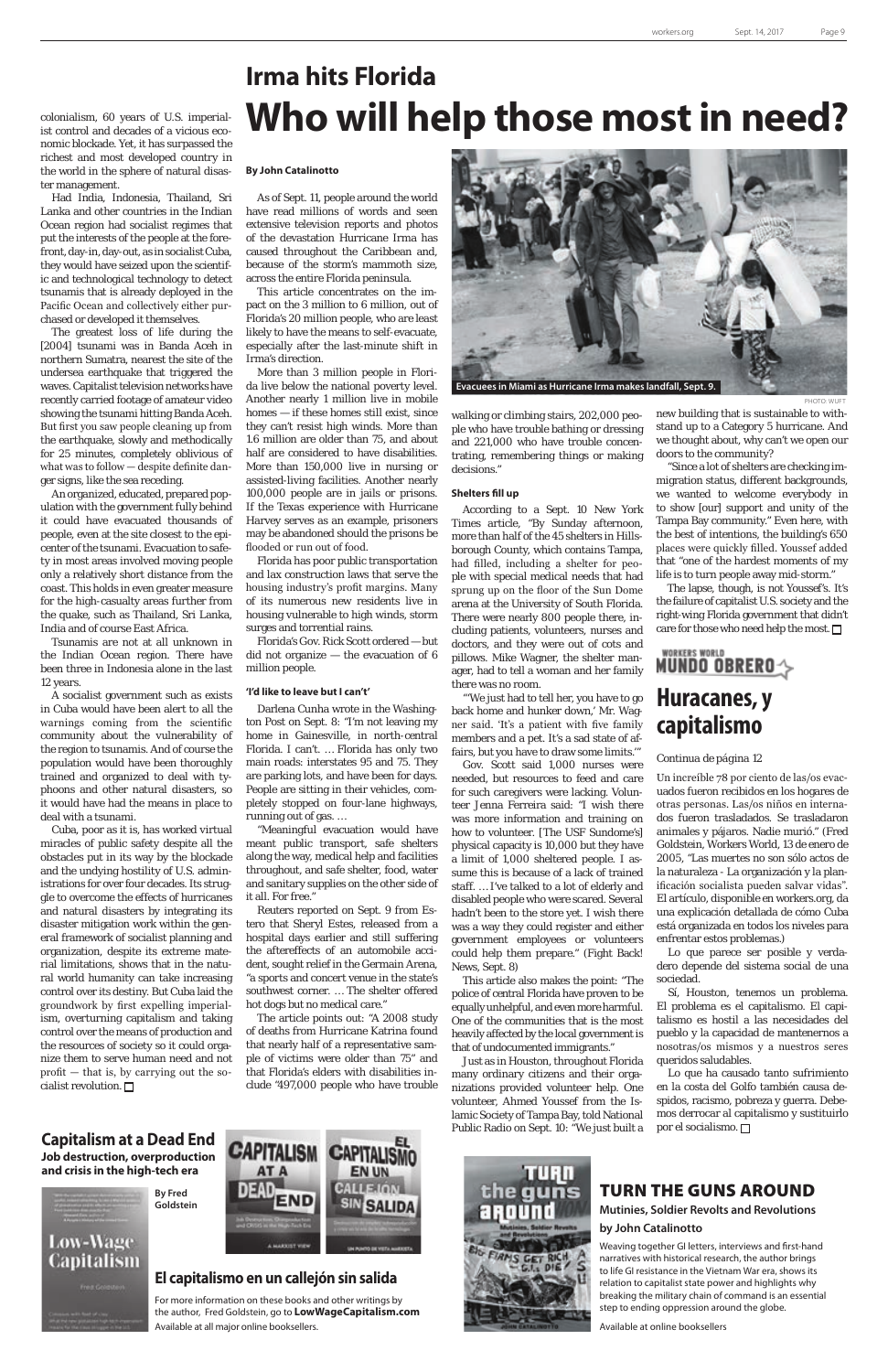## **WORKERS WORLD**editorial **Vietnam War: Whose truths?**

When the Vietnamese people smashed U.S. imperialism's attempt to conquer their country in 1975, the imperialist propaganda machine immediately began rewriting and distorting the history of the decades-long struggle for Vietnam's national liberation.

The Public Broadcasting System will begin airing a 10-part, 18-hour documentary on Sept. 17 about the Vietnam War produced by Ken Burns and Lynn Novick.

Burns and Novick say their Vietnam epic will be "a film everyone can embrace" and that in it "there are many truths."

Without even seeing the opening credits, this tells us that it will be far from a clear indictment of the U.S. criminals who provoked and pursued the wars against Vietnam and the rest of Indochina.

U.S. presidents like John Kennedy, Lyndon Johnson, Richard Nixon and Gerald Ford, generals like William Westmoreland and cabinet members like Robert McNamara and Henry Kissinger — among others — committed war crimes against the Vietnamese and other Indochinese peoples. They also lied continuously to the people in the U.S. to justify sending millions of U.S. youths to kill and die.

The most egregious lie the Pentagon Papers disclosed in 1971 was the phony Tonkin Gulf "attack" in August 1964, used to get congressional approval under Johnson for a mammoth war escalation.

The Veterans For Peace organization, whose membership includes many vets of that period, reacted to the announcement of the series by publishing "Full Disclosure: Truth About America's War in Vietnam." This newspaper has 28

The upcoming documentary will provoke discussion of the war on Vietnam. This discussion should be led by those in the U.S. who opposed the war and those in Vietnam who fought for their country's freedom.  $\Box$ 

pages of articles to reverse what the VFP fears will be miseducation if the viewing public sees a film that war criminals can also embrace.

There are really only two truths that need to be presented in a documentary on the U.S. war against Vietnam:

One is the truth of the Vietnamese, who liberated the northern half of their country first from French imperialism in 1954 after an eight-year war and signed an agreement for an election in 1956 that would have liberated the southern half. Then, after the U.S. and French regimes broke that agreement, the Vietnamese fought from the early 1960s to 1975 to free their country. This is a story of unimaginable heroism from the Vietnamese soldiers and the entire population.

The other truth is that of the worldwide movement that opposed U.S. intervention, including that in the U.S., which was greatly inspired by the courage and determination of the Vietnamese.

> Lydia Bayoneta, from the International Action Center, put the threats toward the DPRK in historical context, noting that Korea was literally leveled by U.S. bombs during the 1950-53 Korean War. "Korea has a right to defend itself against the only country to have dropped atomic bombs on human beings," she said. Dr. Harry Murray, chairman of the sociology department and director of Peace and Justice Studies at Nazareth College, responded to sending more U.S. troops to Afghanistan and decried the U.S. worldwide war drive, which he called an "imperialistic drive toward empire in search of resources." Judy Bello, a member of UNAC and other upstate New York peace organizations, described the horrendous U.S.-backed war in Yemen and put responsibility on the U.S. government for the violence going on in the U.S. and elsewhere. The press conference was also attended by a representative of the local Palestinian community, who participated in the extensive discussion. While participation by the local corporate media was minimal, reporting by local alternative media was very strong. Rochester Indymedia made the press conference the lead story on its blog and included a video of the entire event.  $\Box$

This was a movement that penetrated so deep into the U.S. Armed Forces that, as military historian Marine Lt. Col. Robert Debs Heinl wrote in the Armed Forces Journal of June 7, 1971: "By every conceivable indicator, our army that now remains in Vietnam is in a state approaching collapse, … and dispirited where not near mutinous." In other words, a large section of the troops understood they were misused, fighting for the wrong side, and many decided to resist.

## **WWP congratulates DPRK for its courage**

Comrade Kim Jong Un

Chairman of the Workers' Party of Korea

Pyongyang, Democratic People's Republic of Korea

Dear Comrade Kim Jong Un,

On this 69th anniversary of the founding of the DPRK, Workers World Party sends its heartfelt congratulations to the Workers' Party of Korea and to the people of the DPRK for your courage and honesty in standing up to U.S. imperialism.

Despite all the vile threats coming from the Trump administration and the Pentagon, you have successfully moved forward and taken the measures necessary for the DPRK to defend itself.

This is a great victory for the DPRK — and for the struggle everywhere of the working class and all oppressed nations to exercise their sovereignty and liberate themselves from capitalist exploitation and imperialist domination.

Be assured of our continued solidarity, in word and in deed, as we struggle within the "belly of the beast" for the socialist future.

Comradely,

On behalf of the Secretariat of the National Committee, Workers World Party: Larry Holmes, First Secretary

Monica Moorehead, WWP 2016 Presidential Candidate Deirdre Griswold, Editor, Workers World newspaper



**Workers World Party delegation to the DPRK Permanent Mission to the United Nations in New York City, to honor the anniversary of the country's founding.**

## **'No to threats, sanctions against DPRK'**

**By Gene Clancy Rochester, N.Y.**

These European protests may present a welcome obstacle to U.S. efforts to increase European involvement in its global military operations.  $\Box$ 



Local anti-war organizations held a press conference here on Aug. 22 to denounce the the U.S. war drive around the world and to defend the Democratic People's Republic of Korea against U.S. nuclear threats and sanctions.

Representatives from the International Action Center, the Nazareth College Peace and Justice Studies program and the United National Antiwar Coalition presented the following demands: Halt the provocative joint military exercises in Korea! Sign a peace treaty with North Korea (DPRK)! Stop the threats of military intervention and end the sanctions against Venezuela!

## **Anti-NATO protests in Sweden, Germany**

## **By Mike Powers Stockholm**

More than 350 people gathered in central Stockholm on Sept. 9 to protest U.S. and other NATO participation in the Au-

rora military exercises in Sweden. Demonstrators saw Sweden's participation as proof of a gradual movement toward membership in NATO.

Sweden has been a neutral country in all European wars since the Napoleonic wars 200 years ago.

The right-wing parties in opposition have openly called for Sweden to join NATO. Because of strong popular support for non-alignment, the left-of-center ruling coalition has refrained from openly espousing such a major change.

Sweden has become more entangled with U.S. foreign policy in recent years. U.S. components are used in the JAS fighter jet produced by SAAB, and Swedish arms are used, contrary to Swedish law, in conflicts in the Middle East.

Anti-imperialists in Sweden have protested against the small contingent of Swedish troops participating in the so-called "Partnership for Peace" operation in Afghanistan, as well as against

Swedish reconnaissance aid during the bombing of Libya and the training of separatist Peshmerga (Kurdish) troops in Iraq. Under extreme U.S. pressure, even

non-NATO countries have been forced to con-

tribute to U.S.-coalition actions under the guise of "fighting terrorism." NATO policy is based

on a nuclear umbrella "defense guarantee" that few in Sweden wish to be part of. Recently 121 nations in the U.N. General Assembly, including Sweden, adopted a convention calling for the total prohibition

of nuclear weapons. The U.S. government then sent a threatening letter to the Swedish defense minister, warning that Swedish ratification of the convention would endanger all future military cooperation and assistance to Sweden.

This blatant interference in a Swedish decision has infuriated opponents of the ongoing exercises and of any moves toward further NATO involvement. A broad national demonstration is planned

in the city of Gothenburg on the Sept. 16 weekend.

### **5,000 ring Ramstein AFB, Germany**

In a major action by the German peace movement, some 5,000 people ringed the perimeter of Ramstein Air Force Base in western Germany on Sept. 9 to protest NATO aggression and the U.S. use of drones to kill people. Ramstein is the center for U.S. drone operations worldwide — operations responsible for killing hundreds of civilians as they allegedly target "terrorist" leaders. One major global defense contractor involved in drone-related development for the U.S. is Saab Defense and Security, whose U.S. headquarters is in Syracuse, N.Y. It recently was co-awarded a \$9.6 million contract from the U.S. military's Defense Advanced Research Projects Agency (DARPA). (syracuse.com, August 30)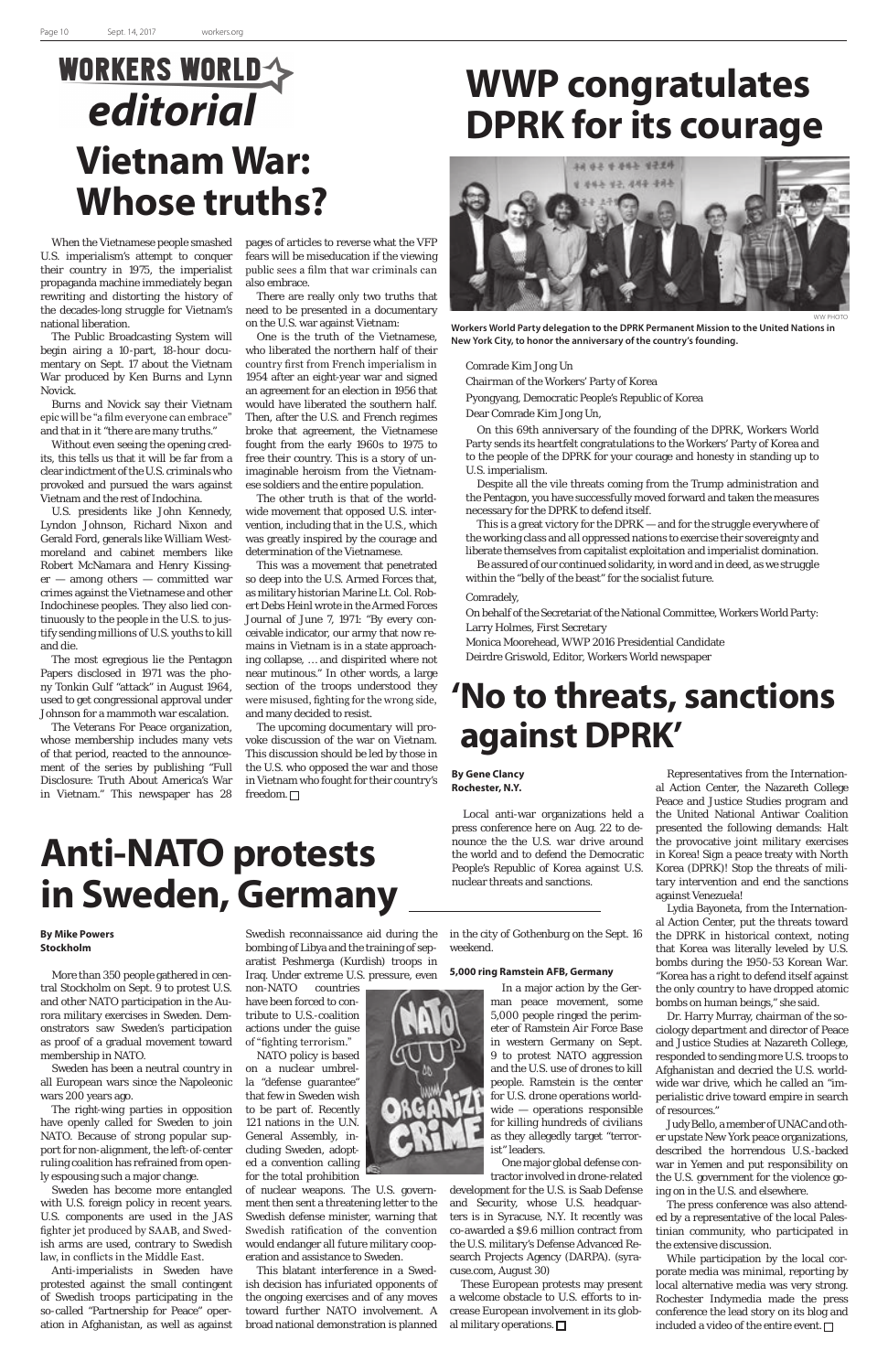and troops to the island to protect private property. There is little word on how the residents are doing, other than reports of "looting" — of water and biscuits!

The U.S. seized Puerto Rico from Spain in 1898 and euphemistically calls it an "unincorporated territory." Its neocolonial status has led to a debt crisis and growing poverty. Although Hurricane Irma only "grazed" Puerto Rico, "at least three people died and almost 70 percent of households were plunged into darkness. The storm knocked out Puerto Rico's fragile power grid, exposing the island's decrepit infrastructure and raising questions about its future viability amid a worsening economic crisis." (New York Times, Sept. 10)

The islands of Antigua and Barbuda were virtually destroyed by the hurricane. These small islands were British colonies that in 1981 became "independent," but remained part of the Commonwealth, with Elizabeth II still the Queen.

Dr. Gabrielle Thongs of the University of the West Indies summed up the situation of these islands: "[W]e must be clear that climate change is not the only villain. Regional underdevelopment and global economic polarization exacerbate the effects of disasters. …

"Irma's Category 5 assault … has resulted in 28 confirmed deaths across the Caribbean so  $far - and$  thousands will be displaced. Those whose lives have been washed away, leaving them without shelter, include street dwellers, homeless people, squatters and others living precariously in rural, hillside and coastal areas, which are prone to landslides, collapse and flooding. …

"Irma has characteristics that could make it one of the Caribbean's most damaging hurricanes on record, due in part to the low levels of economic development that hamper the region's ability to cope with natural hazards. …

"[I]n Barbuda Irma destroyed more than 90 percent of the housing stock and telecommunications infrastructure. … By comparison, although serious damage was reported in Bermuda and Cape Verde, nothing nearly as devastating as this occurred. These two islands can expect to return to normal life much more quickly than the islands with fewer economic resources." (The Guardian, Sept. 11)

Some 87 percent of the people of Antigua and Barbuda are descendants of African people enslaved by the British. Bermuda, by contrast, reports 54 percent Black and 31 percent white, with the whites the entrenched rulers of the island since it was first settled by Europeans. Haiti did not sustain a direct hit from Irma, but the heavy rains caused widespread flooding. Haiti's terrible poverty has denuded the hillsides, making it especially vulnerable to flash floods. Haiti became an independent Black country in 1804 through a successful revolution against French rule that ended slavery. But for nearly two centuries, the colonial and imperial powers have strangled its economy and undermined its sovereignty. For example, U.S. Special Forces kidnapped popular president Jean-Bertrand Aristide on Feb. 29, 2004, and flew him to the Central African Republic.

The Trump administration represents capitalism without its liberal mask. He and his billionaire cronies want to dispense with environmental protection, claim global warming doesn't exist and cut the budget for cleaning up toxic spills. He appointed budget director Mick Mulvaney, who says climate science is "a waste of money." He proposed ending a program to improve research and predict tornadoes in the South and would cut the weather-satellite budget by 17 percent. (The Atlantic, May 24) The struggle to save the planet and all the endangered species on it — including us — boils down to one thing: taking control of economic life out of the hands of the profiteers. We need a revolution to empower those who do the work and can plan for human need, not for capitalist greed.  $\Box$ 

## **Cuba hit hard but saves lives**

The one bright spot in the Caribbean is Cuba. With 11.5 million people, it reported just 10 deaths from Hurricane Irma approximately 1/150th the death rate on St. Martin.

The wealthy state of Florida in the U.S. suffered from a weakened Irma packing winds of 110 miles an hour. Try to imagine what it was like when Cuba took a direct hit from 175-mile-an-hour winds.

Most of the Cuban deaths came from the collapse of old buildings, a direct consequence of the cruel U.S. economic blockade that has deprived the nation of trade and the wherewithal to upgrade its housing stock. The casualties could have been much worse, but Cuba has a worldclass program to save lives and evacuated a million people from the coastal area, including 5,000 tourists from recently developed vacation facilities on offshore islands battered by the storm.

Earlier, when the storm was still just threatening the eastern Caribbean, socialist Cuba sent 750 volunteer medical workers to help the smaller nations at risk there.

#### **What can be done?**

Hurricanes are not the only consequence of global warming. Wildfires are raging in the Pacific Northwest, where they have claimed 732,000 acres of forest this year, creating hazardous smoke conditions in cities like Portland, Ore. Average summer temperatures in the area are predicted to rise later in this century by between 4.7 and 6.5 degrees, foretelling even greater destruction.

Scientists say this is just the beginning. So why is there no plan to mitigate, much less try to reverse, this cataclysmic forecast?

Is it that the U.S. government is unable to plan for the future?

Not at all. It does have a very, very expensive plan to upgrade the Pentagon's nuclear arsenal. Begun under the Obama administration, the total cost over the next 30 years will come to between \$1.25 trillion and \$1.46 trillion, according to U.S. government budget data analysis by the Arms Control Association.

What this reflects is not the danger that some "rogue" country is going to attack the U.S. with nuclear weapons. That is ridiculous hype, used to justify such enormous expenditures. The real reason is the entrenched political and economic position of the military industries, which are intertwined with big banking capital. In a time of economic uncertainty, they are guaranteed huge profits from government contracts.

### *Continued from page 1*

## **Hurricane Irma's devastation Nothing 'natural' about it**

## **Solidarity and supplies From the people of Venezuela to the people of the U.S.**

*The Bolivarian government of Venezuela has made free gasoline available to all Hurricane Harvey rescue workers, firefighters and other first responders in Texas and Louisiana. Foreign Minister Jorge Arreaza announced on Twitter on Sept. 2 that the government was acting in solidarity with suffering area families. The gasoline is available at Citgo stations, through Citgo Holding Inc., a subsidiary of the country's state-owned oil company, Petróleos de Venezuela. The announcement came a day after Citgo administrators made a U.S. \$5 million donation to Houston's Harvey Relief Fund. (teleSUR)*

## **Open Letter to the People and Government of the U.S. from the People of Venezuela**

young Americans are driven into another military conflict, much less if it entails confronting a friendly and peaceful country such as Venezuela.

Venezuela is neither an enemy of the United States nor does it represent a threat to its security. We admire its history, culture and scientific achievements. It is, therefore, imperative to cease this irrational policy of aggression and instead promote political understanding, so this long tradition of friendship between the two countries can be made to flourish.

President Maduro has tried to reach out to President Trump several times, so as to facilitate communication and generate solutions based upon International Law and mutual respect. Regrettably, thus far, the U.S. Government has ignored and disregarded all dialogue initiatives proposed by the Venezuelan Government.

The People of the United States are a people of peace, and we believe you should lead efforts seeking to neutralize the jingoist intentions of your government. That is why we reach out to you, in fraternity and sincerity, to urge all Americans of good will, to join us in working together for the defense of our peoples' freedoms, our children's well-being, towards cooperation and peace for our region. It is a time for dialogue and understanding. Let us not miss this opportunity and in the

words of John Lennon: Let's give peace a chance.

Sponsored by Ministry of Peoples Power for Foreign Affairs emhve.uswsh@mppre.gob.ve

We, the People of Venezuela, want to address the People of the United States of America. You must know that on August 11, 2017, President Donald Trump threatened the Bolivarian Republic of Venezuela with direct military intervention. This dangerous threat was rejected by all nations and by the People of the

United States. Nevertheless, two weeks later, President Trump imposed severe and unfair sanctions on us, publicly admitting his intention was to economically isolate Venezuela. It is the same strategy — recognized by the U.S. Government — that was implemented to overthrow the democratic government of Chile in 1973, paving the way for the ruthless dictatorship of Augusto Pinochet.

These threats and unilateral decisions will affect our economy and our means to obtain resources for food, health care and production, seriously impairing our citizens' everyday life. President Trump seeks to manufacture a political crisis in our country by forcing President Nicolás Maduro out of office, even though he was democratically elected in 2013.

Furthermore, these actions also affect ordinary U.S. citizens, who could face the possibility of a hike in gasoline, while thousands of workers risk losing their hard-earned savings as retirement funds are affected by the ban on Venezuelan bonds.

This behavior is inconsistent with Donald Trump's campaign slogan, "Make America great again." Rather, it creates new problems, both inside and outside the United States, making life harder both for Venezuelans and millions of U.S. citizens, while at the same time, it generates global rejection and resentment toward the U.S. government, and indeed towards its people, who have nothing to do with these warmongering



actions.

As was the case in Iraq, we might be on the verge of an unfair and baseless military intervention, where oil is paramount. Yet nothing can justify that PHOTO: TELESUR

## MARXISM, REPARATIONS & the Black Freedom Struggle

Anthology from WW newspaper edited by Monica Moorehead.

## **WHY COLIN KAEPERNICK IS RIGHT**

**Articles from Workers World/Mundo Obrero Newspaper** www.workers.org/books

**Available at major online book sellers. Racism, National Oppression & Self-Determination** Larry Holmes **Black Labor from Chattel Slavery to Wage Slavery** Sam Marcy **Black Youth: Repression & Resistance** LeiLani Dowell **The Struggle for Socialism Is Key** Monica Moorehead

**Domestic Workers Demand a Bill of Rights** Imani Henry **Black & Brown Unity** Saladin Muhammad **Harriet Tubman, Woman Warrior** Mumia Abu-Jamal **Alabama's Black Belt** Consuela Lee **The 1965 Watts Rebellion** John Parker

## **The Klan & Government: Foes or Allies?** Read at http://tinyurl.com/y9t8d8ok





## **by Sara Flounders**

Available at all major online booksellers. PentagonAchillesHeel.com